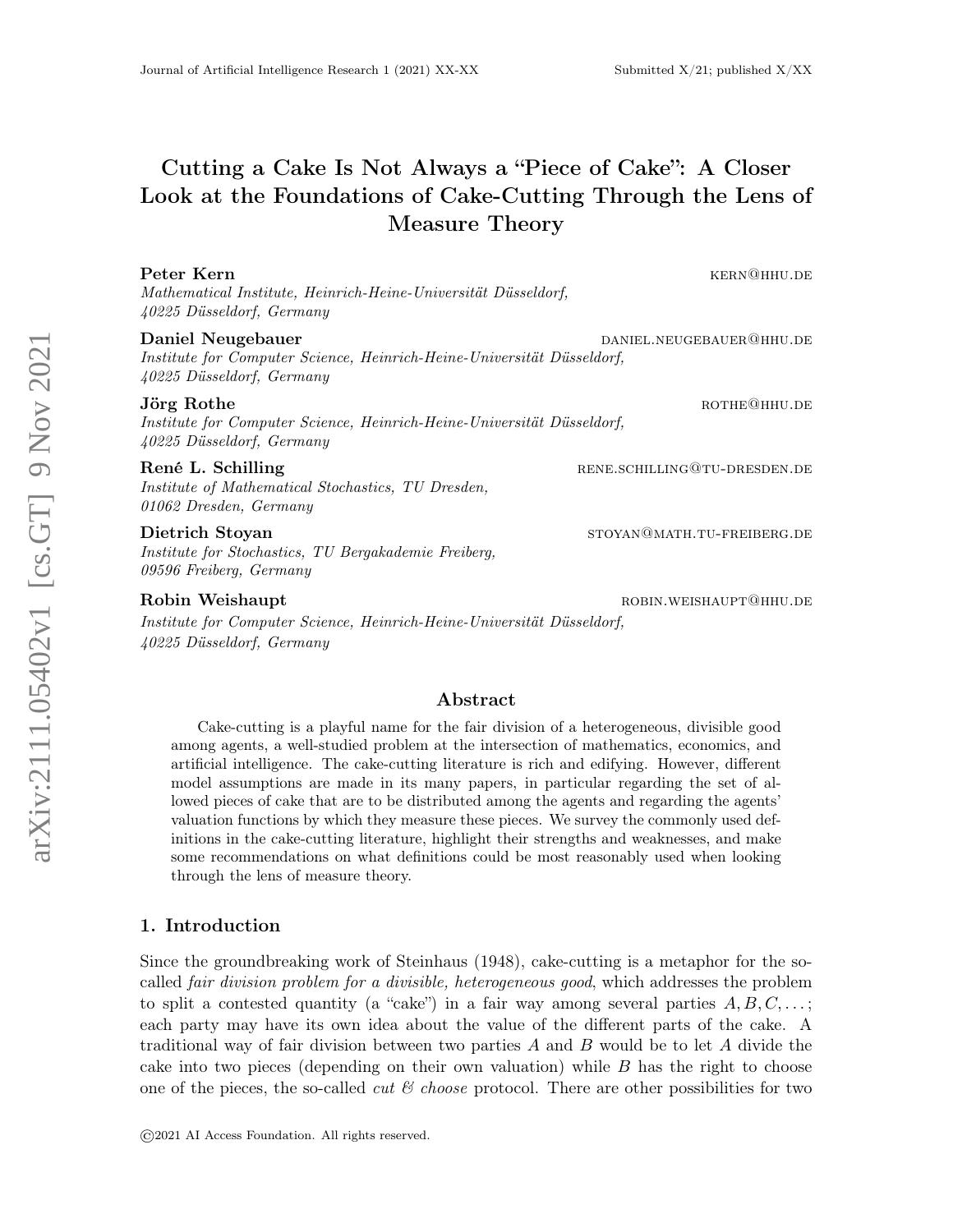parties as well as extensions to more than two parties (see, e.g., Procaccia, 2016; Lindner & Rothe, 2015, for an overview). Yet, while the basic rules of the game are pretty clear, the assumptions on the actual cutting process are often treated in a gentlemanlike manner. If the whole cake is represented by an interval, say  $[0, 1]$ , many authors think of the pieces as "intervals," without specifying whether the intervals are open  $(a, b) \subset [0, 1]$ , half-open  $(a, b], [a, b] \subset [0, 1],$  or closed  $[a, b] \subseteq [0, 1],$  and how to treat the – possibly twice counted – end points, i.e.,  $[0, 1/2) \cup [1/2, 1]$  vs.  $[0, 1/2] \cup [1/2, 1]$ ; this is, of course, not an issue if a onepoint set like  $\{1/2\}$  has zero value for all parties. However, this simple example shows that a formal mathematical approach to cake-cutting needs to address questions like:

- Are (open, closed, half-open) intervals the only possible pieces of cake?
- Do we allow for finitely many or infinitely many cuts (a "cut" being the split of any subset of  $[0, 1]$  at a single point)?
- Which properties should a valuation function have, and how does it interact with the family of admissible pieces of cake?

For some cases, there is an obvious answer: If we use only finitely many cuts, finite unions of intervals of the form  $\langle a, b \rangle$  – where the angular braces indicate either open or closed ends – is all we can get; and if, in addition, any single point  $a \in [0,1]$  has zero value, we do not have to care about the open or closed ends anymore. We will see in Section 2.1 below that this rather implicit assumption brings us in a much more potent framework that can effectively deal with a countably infinite number of cuts.

As soon as we allow for countably infinitely many cuts, things change dramatically, as the following example shows.

**Example 1.1** (Cantor dust; Cantor's ternary set). Start with the complete cake as a single piece, i.e.,  $A_0 = X = [0, 1]$ . Now, cut out the middle third of  $A_0$  to obtain the intermediate piece  $A_1 = A_0 \setminus (1/3, 2/3) = [0, 1/3] \cup [2/3, 1]$  comprising two closed intervals. Next, cut out the middle third of both remaining pieces in  $A_1$  to obtain a union of four closed intervals  $A_2 = [0, 1/9] \cup [2/9, 1/3] \cup [2/3, 7/9] \cup [8/9, 1]$ , see Figure 1. If this procedure is repeated on and on, we will remove countably many open intervals, and the remainder set is  $C_{1/3} = \bigcap_{i=1}^{\infty} A_i$ . The set  $C_{1/3}$  is the **Cantor (ternary) set** (see, e.g., Schilling & Kühn, 2021, § 2.5), and one can show that this is a closed set, which has more than countably many points, does not contain any interval, and is dense in itself, i.e., each of its points is a limit point of a sequence inside  $C_{1/3}$ . In the usual measuring scale, the original cake had length 1, and the recursively removed pieces have total length

$$
\frac{1}{3} + \left(\frac{1}{9} + \frac{1}{9}\right) + \left(\frac{1}{27} + \frac{1}{27} + \frac{1}{27} + \frac{1}{27}\right) + \dots = \sum_{i \in \mathbb{N}} \frac{2^{i-1}}{3^i} = 1,
$$

so that  $C_{1/3}$  has zero "length," but it still contains more than countably many points.

The same construction principle, removing at each stage  $2^{i-1}$  identical open middle intervals, each having length  $p^i$  for some  $p, 0 < p \leq 1/3$ , leads to the Cantor set  $C_p$ , which is, again, closed, uncountable, and does not contain any interval. If, say,  $p = \frac{1}{4}$ , the removed intervals have total length  $1/2$  and the remaining Cantor dust has "length"  $1-1/2=1/2$ . This is not quite expected.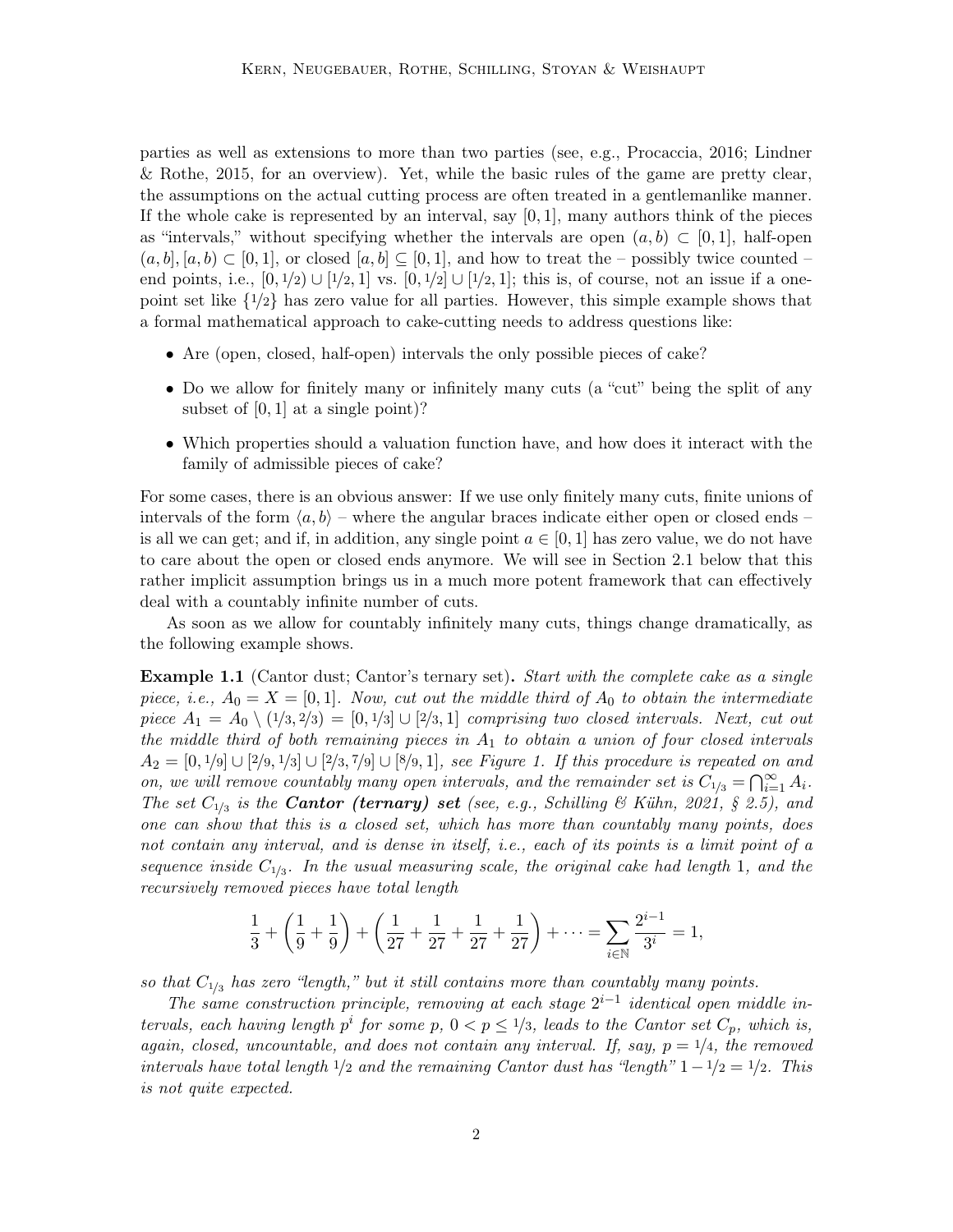

Figure 1: Step-wise pieces to be cut for a Cantor-like piece of cake.

While it is intuitive that the removed intervals should have a certain length, it feels unnatural to speak of the "length" of a dust-like set as  $C_p$ . In fact, we are dealing here with (one-dimensional) Lebesgue measure, which is the mathematically formal extension of the familiar notion of "length."

An alternative, slightly more formal way of illustrating the Cantor dust is given in the appendix as Example A.1.

This example shows that, as soon as we allow for countably many cuts, there can appear sets which may not be written as a countable union of intervals; moreover, although these sets consist of limit points only, they may have strictly positive length.

An important feature of this example is the fact that we extend the family of intervals to a family of subsets which contains (i) finite unions, (ii) countable intersections, and (iii) complements of its members, leading to fairly complicated subsets as, e.g.,  $C_p$ . Moreover, when calculating the length of all removed intervals, we tacitly assumed

- the (finite) additivity of length: the length of two disjoint sets is the sum of their lengths
- the countable or  $\sigma$ -additivity which plays the role of a continuity property: the length of a countable union is the limit of the length of the union of the first  $N$  sets as  $N \to \infty$ .

As it will turn out, these are two far-reaching assumptions on the interplay of the valuation function (here: length) with its domain; we will see how this relates to the desirable property that we can cut off pieces of arbitrary length  $\ell$ ,  $0 \leq \ell \leq 1$ , from the cake [0, 1] (allowing for any valuation values of the cut-off pieces).

Commonly, in cake-cutting theory (see, e.g., Brams & Taylor, 1996; Procaccia, 2016; Lindner & Rothe, 2015) a (piece-wise constant) valuation function  $v : \mathcal{P} \to [0, 1]$ , where  $\mathcal{P}$  is some family of subsets of the cake, is represented as shown in Figure 2: The cake  $X = [0, 1]$ is split horizontally into multiple pieces and the number of vertically stacked boxes per piece describes the piece's valuation from some agent's perspective. For example, the valuation function v in Figure 2 evaluates the piece  $X' = [0, 2/6]$  with  $v(X') = 3/17$ . Having this example in mind, one is tempted to assume that  $P$  can always be taken as the power set  $\mathcal{P} = \mathfrak{P}(X) = \{A \mid A \subseteq X\}.$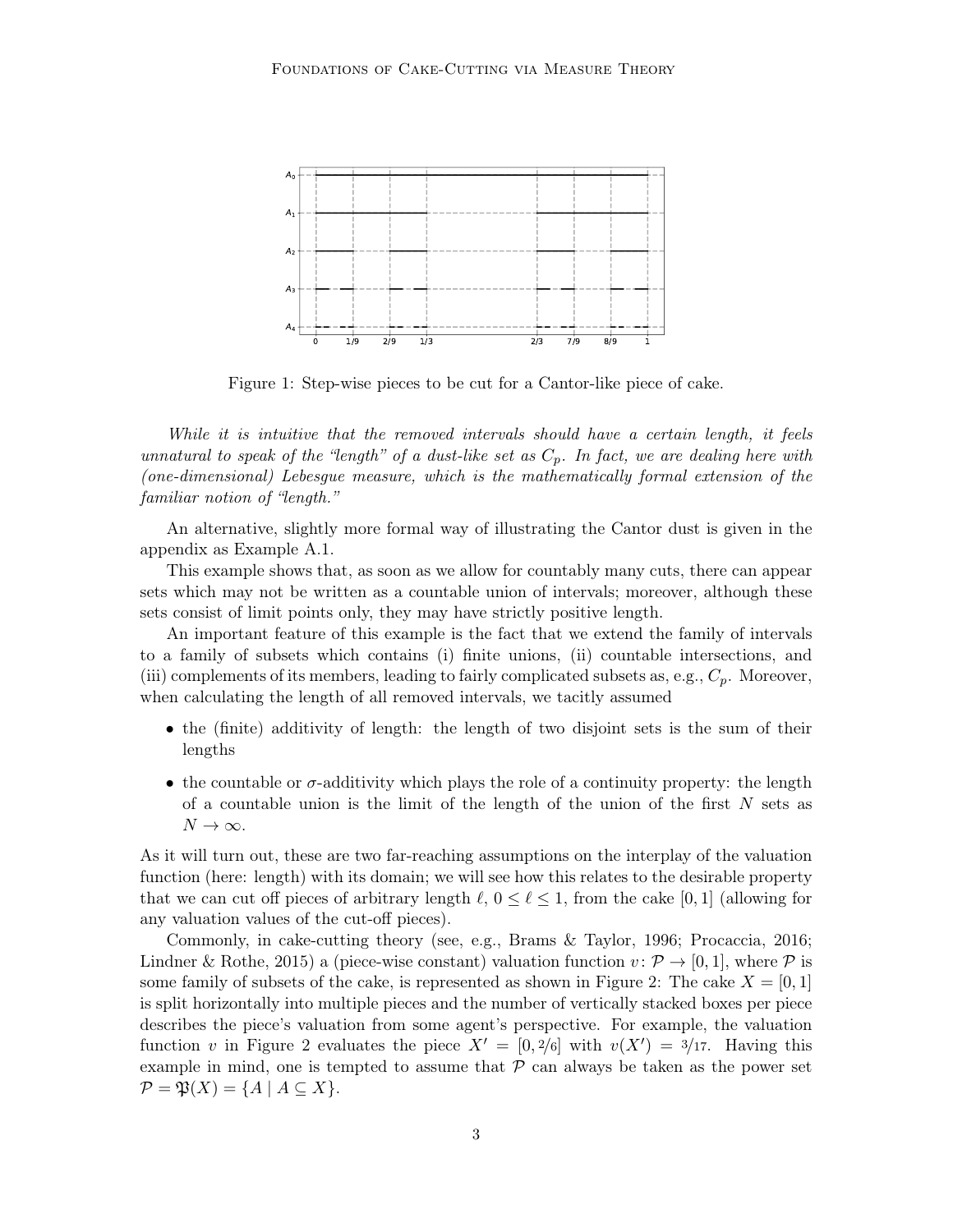

Figure 2: Common representation for a valuation function in cake-cutting.

The following classical example from measure theory shows that there cannot exist a valuation function that assigns to intervals  $\langle a, b \rangle \subseteq [0, 1]$  their natural length  $b - a$ , and which is additive,  $\sigma$ -additive (in the sense explained above), and able to assign a value to every set  $A \subseteq [0, 1]$ . Things are different if we do not require  $\sigma$ -additivity (see the discussion in Schilling & Kühn, 2021, § 7.31).

**Example 1.2** (Vitali, 1905; see also, e.g., Schilling, 2017, and Schilling & Kühn, 2021). Let  $X = [0, 1]$  be the standard cake, and assume that the valuation function v is  $\sigma$ -additive (see Definition 2.2), assigning to any interval its natural length. This means, in particular, that v is invariant under translations and evaluates the complete cake with  $v(X) = 1$ . Let us define the relation  $*$  as follows: We say that two real numbers  $x, y \in \mathbb{R}$  satisfy the relation  $*$ if, and only if,  $x - y \in \mathbb{Q}$ , i.e., their difference is rational. The relation  $*$  is an equivalence relation and the corresponding equivalence classes  $[x] = \{y \in \mathbb{R} \mid x \ast y\} \subseteq \mathbb{R}$  lead to a disjoint partitioning of  $\mathbb{R}$ . By the axiom of choice, there is a set  $V \subset X$  which contains exactly one representative of every equivalence class  $[x]$ . A set like V is called a Vitali set. Clearly,  $V \in \mathfrak{P}(X)$  and the sets  $q + V = \{q + x \mod 1 \mid x \in V\}$ ,  $q \in \mathbb{Q}$ , are a disjoint partition of [0,1]; thus  $\bigcup_{q\in\mathbb{Q}}(q+V)=[0,1]$ . By assumption, v is  $\sigma$ -additive and assigns to each  $q+V$ the same value (translation invariance). Hence, we end up with the contradiction

$$
1 = v([0, 1)) = \nu \left( \bigcup_{q \in \mathbb{Q}} (q + V) \right) = \sum_{q \in \mathbb{Q}} v(q + V) = \begin{cases} 0 & \text{if } v(V) = 0, \\ \infty & \text{if } v(V) > 0. \end{cases}
$$

Thus v cannot have the power set of the cake  $[0, 1]$  as its domain.

The above examples highlight some of the problems when evaluating sets. A Cantor-like piece can only be evaluated if the valuation function is not too simplistic. On the other hand, a Vitali set cannot be evaluated at all if we request too many properties of a valuation function, i.e., the domain  $\mathfrak{P}(X)$  consisting of all possible pieces of cake is, in general, too large.

Across the research field of cake-cutting (see, e.g., the textbooks by Brams & Taylor, 1996; Robertson & Webb, 1998, and the book chapters by Procaccia, 2016; Lindner & Rothe, 2015), there exist several different assumptions on the underlying model. Our goal is to review thoroughly and comprehensively all the different models that are currently applied in the literature. Furthermore, we study the relationships between these models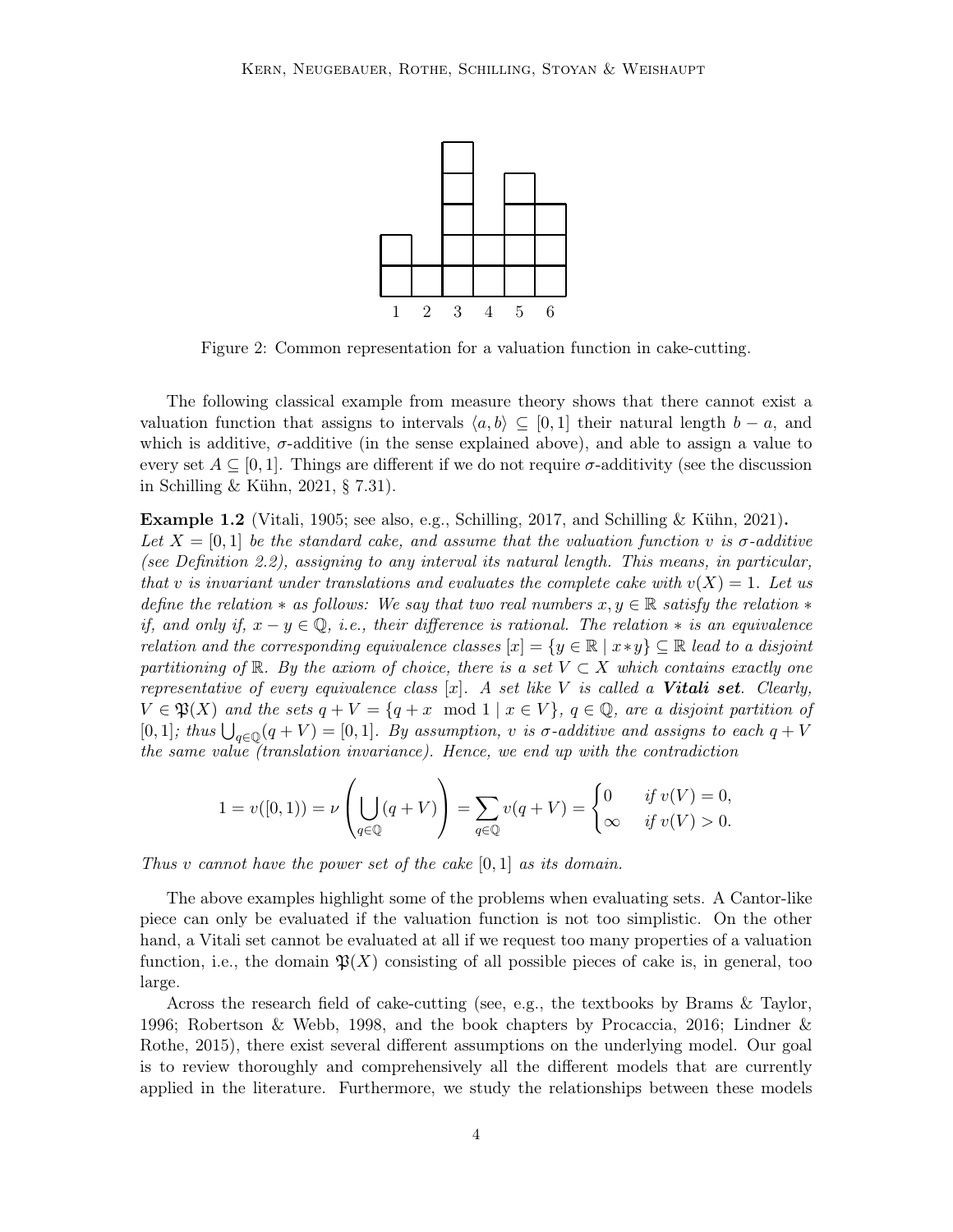and formulate some related results. It turns out that some of these models are problematic and should not be used as they are formulated. We highlight these models' problems and provide specific examples showing why they are problematic. Our overall goal is to determine a model, which is as simple as possible, yet powerful enough to cope with these problems and still compatible with many of the currently used models.

Frequently, authors proposing cake-cutting protocols abstain from making formal assumptions or from formalizing their model in detail. For example, Brams, Taylor, and Zwicker (1997, p. 553) write:

"Many feel that the informality adds to the subject's simplicity and charm, and we would concur. But charm and simplicity are not the only factors determining the direction in which mathematics moves or should move. Our analysis in this paper raises several issues that may only admit a resolution via some negative results. While such results may not require complete formalization of what is permissible, they do appear to require partial versions. We will refer to such partial limitations as theses."

It would thus be desirable to have some common consensus on which models are useful for any given purpose, and which are not. If we allow only a fixed number of cuts, splitting the cake  $X = [0, 1]$  into a finite number of pieces of the type  $\langle a, b \rangle \subseteq [0, 1]$ , a naive approach is always possible: The valuation should be additive and its domain contains unions of finitely many intervals. If, on the other hand, there are potentially infinitely many cuts – e.g., if the players play a game resulting in an a priori not fixed number of rounds – the limiting case cannot any longer be treated by a finitely additive valuation and a domain containing only finite unions, see Example 1.1.

We propose to use ideas from measure theory, which provides the right toolbox to tackle the issues described above. We will see that, at least for the cake  $X = [0, 1]$ , even the naive approach plus the requirement that we can split every piece  $\langle a, b \rangle$  by a single cut into any proportion (in fact, a slightly weaker requirement will do, cf. Definition 2.2 (D)), automatically leads to the measure-theoretic point of view. That is to say that in many natural situations the naive standpoint is "practically safe" since its obvious shortcomings are automatically "fixed by (measure) theory", if one uses the correct formulation.

# 2. The Rules of the Game

Throughout this paper,  $X = [0, 1]$  denotes a standard cake, and the power set  $\mathfrak{P}(X) =$  $\{S \mid S \subseteq X\}$  are all **possible** pieces of cake from a set-theoretic point of view. We define  $\mathcal{P} \subseteq \mathfrak{P}(X)$  as the set of all **admissible** pieces of X, i.e., those pieces which (a) can be allocated to some players via a cake-cutting protocol, and (b) can be evaluated by the players using their valuation functions. Some results remain true in a more general setting with more general cakes  $X$ ; to highlight this, we will speak of an "abstract" cake  $X$ . For example, an abstract cake X might be contained in an n-dimensional unit cube:  $X \subseteq [0,1]^n$ .

# 2.1 Dividing a Cake with Finitely Many Cuts

We start by formulating requirements for  $\mathcal P$  regarding the admissible pieces of cake. Obviously, we want to be able to allocate the complete cake X as well as an empty piece  $\emptyset$  to a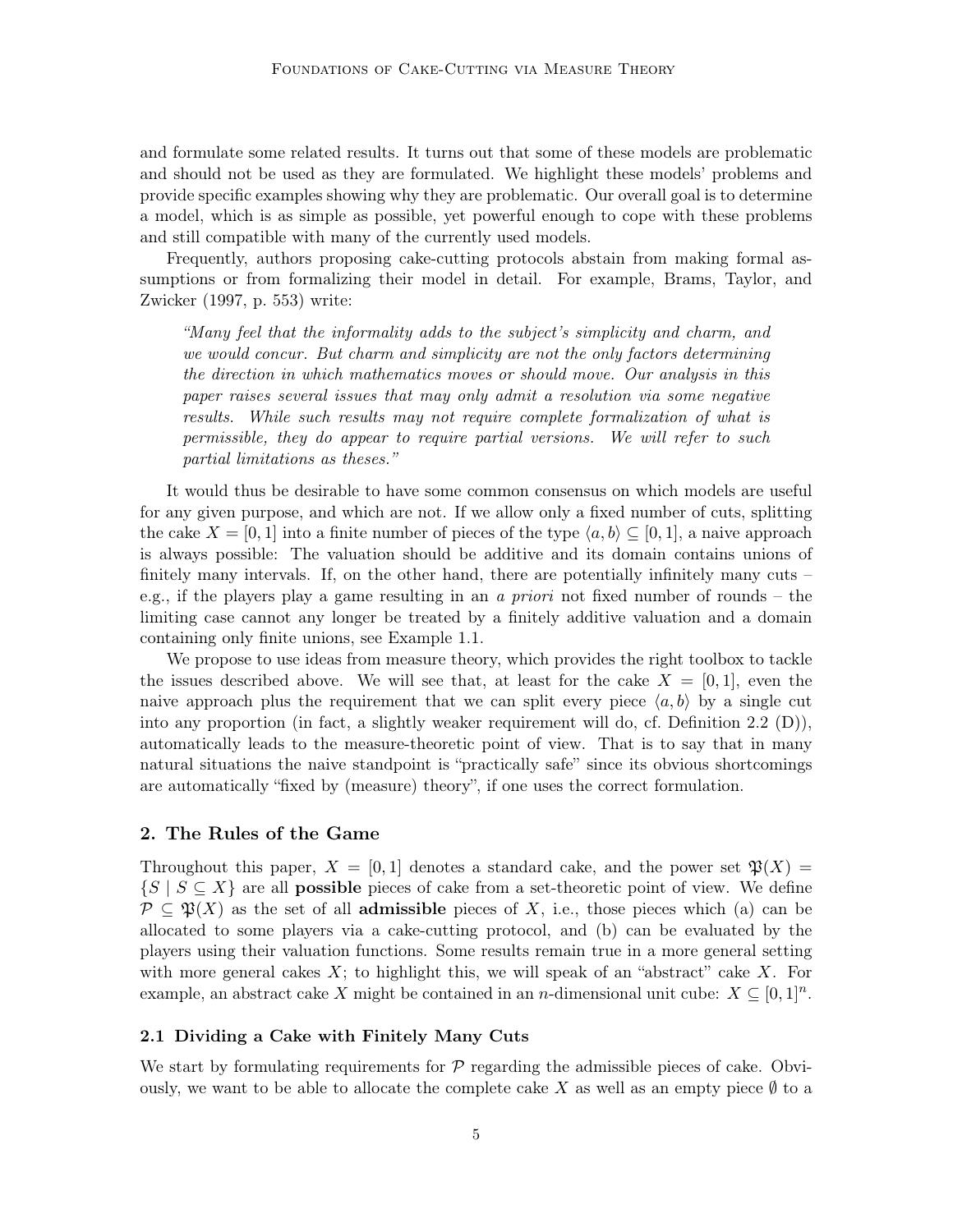player and therefore,  $X \in \mathcal{P}$  and  $\emptyset \in \mathcal{P}$  must hold. If  $A \subseteq X$  is already allocated to some player, i.e.,  $A \in \mathcal{P}$ , then we want to be able to give the remainder of the cake to another player; so for all  $A \in \mathcal{P}$ , we demand that the complement of A, denoted by  $\overline{A} = X \setminus A$ , is in P. Furthermore, we want to be able to cut and combine pieces of cake; so for all  $A, B \in \mathcal{P}$ , we require  $A \cup B \in \mathcal{P}$ . Note that  $A \cap B = \overline{\overline{A} \cup \overline{B}}$  and  $A \setminus B = A \cap \overline{B}$ , so our previously formulated requirements also allow us to allocate the intersection of a finite number of pieces of cake and to evaluate the difference of two pieces of cake.

**Definition 2.1.** Let X be an arbitrary abstract cake. A family  $A \subseteq \mathfrak{P}(X)$  is called an **algebra** over X if  $\emptyset \in \mathcal{A}$  and for all  $A, B \in \mathcal{A}$  it holds that  $\overline{A}$  and  $A \cup B \in \mathcal{A}$ .

It is worth noting that only by the formulation of intuitive requirements with respect to the set of all admissible pieces of cake, we ended up with a well-studied, structured concept from measure theory: an algebra. For instance, if  $X = [0, 1]$ , then  $\mathfrak{P}(X)$  and  $\{\emptyset, X\}$  are algebras – in fact these are the largest possible and the smallest possible algebras over  $X$ . Another useful algebra is the family  $\mathcal{I}(X)$  of all unions of finitely many intervals in X – and it is easy to check that  $\mathcal{I}(X)$  is the smallest algebra containing all closed (or all open or all half-open) intervals from X. While it is obvious that  $\{\emptyset, X\}$  is useless for our purpose, as then only two possible pieces can be allocated, the complete cake and an empty piece, we might – at the other extreme – also take  $\mathfrak{P}(X)$  as the set for the admissible pieces of X. However, when choosing  $P$ , we must also ensure that meaningful valuation functions can exist for this set, and Example 1.2 shows that for a rather natural valuation function – geometric length  $-\mathfrak{P}(X)$  is too big.

Let us list the common requirements for the players' valuation functions. A **valuation function** v shall assign to any admissible piece of cake  $A \in \mathcal{P}$  some nonnegative real number, i.e.,  $v \colon \mathcal{P} \to [0,\infty]$ . In order to normalize the players' valuations and keep them comparable, we demand that  $v(\emptyset) = 0$  and  $v(X) = 1$  hold. Hence, we can further limit the valuation function's range to [0, 1], i.e., we have  $v : \mathcal{P} \to [0, 1]$ . The next definition lists further requirements for a valuation function.

**Definition 2.2.** Let X be an abstract cake and  $A$  the algebra of admissible pieces. A **valuation function** is a function  $v: \mathcal{A} \to [0, 1]$ , which is normalized, i.e.,  $v(\emptyset) = 0$  and  $v(X) = 1<sup>1</sup>$  Moreover, v is called

- (M) monotone if for  $A, B \in \mathcal{A}$  with  $A \subseteq B$ , one has  $v(A) \le v(B)$ ;
- (A) additive or finitely additive if for all  $A, B \in \mathcal{A}$  such that  $A \cap B = \emptyset$ , one has  $v(A \cup B) = v(A) + v(B);$
- $(\Sigma)$   $\sigma$ -additive or countably additive if for any sequence  $(A_n)_{n\in\mathbb{N}}$  of pieces in A such that  $A_i \cap A_j = \emptyset$  ( $i \neq j$ ) and  $\bigcup_{i \in \mathbb{N}} A_i \in \mathcal{A}$ , one has  $v(\bigcup_{i \in \mathbb{N}} A_i) = \sum_{i \in \mathbb{N}} v(A_i)$ ;
- (D) divisible if for every  $A \in \mathcal{A}$  and for every real number  $\alpha, 0 \leq \alpha \leq 1$ , there exists some  $A_{\alpha} \in \mathcal{A}$  with  $A_{\alpha} \subseteq A$  such that  $v(A_{\alpha}) = \alpha v(A)$ .

<sup>1.</sup> Note that the normalization requirement immediately implies that  $v$  (as a measure, cf. Remark 2.3) is finite.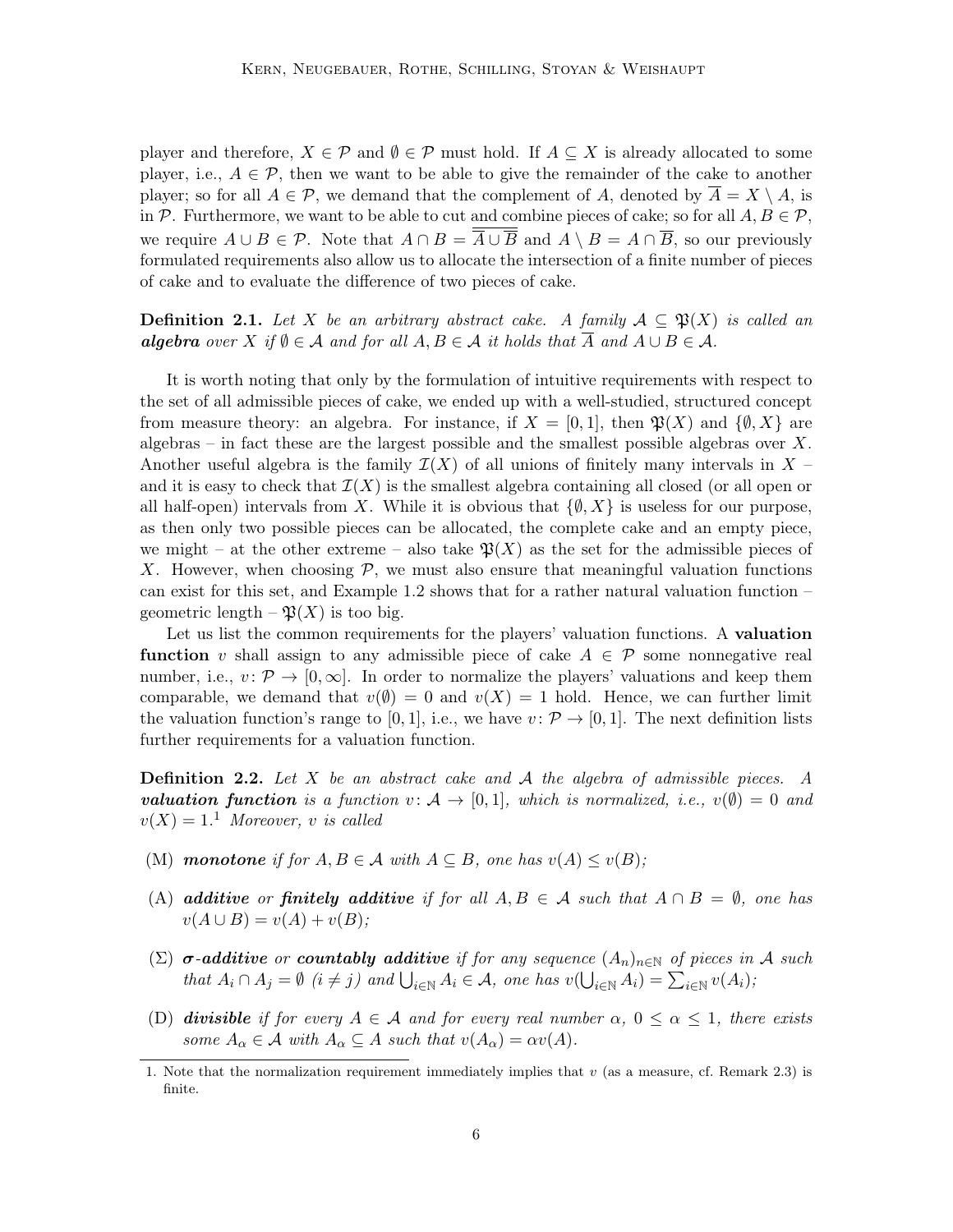Clearly,  $(\Sigma)$  implies  $(A)$  – take  $A_1 = A$ ,  $A_2 = B$ , and  $A_i = \emptyset$  for  $i \geq 3$  – and  $(A)$  is equivalent to the so-called **strong additivity**, defined as  $v(A\cup B) = v(A) + v(B) - v(A\cap B)$ : Just observe that  $A \cup B = [A \setminus (A \cap B)] \cup [B \setminus (A \cap B)] \cup [A \cap B]$ , i.e.,  $A \cap B \neq \emptyset$  counts towards both  $v(A)$  and  $v(B)$  but only once in  $v(A \cup B)$ , hence the correction  $-v(A \cap B)$ . Finally, (strong) additivity implies monotonicity.

The assumption that  $\mathcal A$  is an algebra makes sure that we can indeed perform all of the above manipulations with sets without ever leaving A. Note, however, that  $(\Sigma)$  and  $(D)$ impose further assumptions on the structure of  $A$ .

**Remark 2.3.** Let X be a(n abstract) cake and  $A \subseteq \mathfrak{P}(X)$  an algebra over X. Any additive valuation is also a **finitely additive measure** with total mass  $v(X) = 1$  (see, e.g., Schilling, 2017, Chapter 4).

Requirement (D) not only demands more from  $A$  but also from v. Specifically, (D) entails that any  $N \in \mathcal{A}$  which does not contain a nonempty and strictly smaller piece of cake – this is an atom, i.e., an undivisible piece of cake – must have zero valuation.

**Definition 2.4.** Let  $A$  be an algebra over an abstract cake  $X$  and  $v$  be a finitely additive valuation. A set  $A \in \mathcal{A}$  is an **atom** if  $v(A) > 0$  and every  $B \subseteq A$ ,  $B \in \mathcal{A}$ , satisfies  $v(B) = \alpha v(A)$  with  $\alpha = 0$  or  $\alpha = 1$ .

Clearly, a valuation v which enjoys property (D) cannot have atoms. If  $X = [0, 1]$  and A contains all intervals of type  $\langle a, b \rangle$ , then all singletons  $\{a\} = [a, b] \setminus (a, b]$  are in A, and they are the only possible atoms. In this case,  $(D)$  entails that v does not charge single points:  $v({a}) = 0$  for all  $a \in [0, 1]$ . This is the proof of the following lemma.

**Lemma 2.5.** Let  $X = [0, 1]$  be a cake and A an algebra of admissible sets. Every additive valuation function v:  $\mathcal{A} \to [0,1]$  that satisfies (D) is atom-free. In particular, if  $\mathcal{A} \supset \mathcal{I}(X)$ contains all intervals, then  $v({a}) = 0$  for all  $a \in X$ .

Quite often, we require valuation functions to satisfy continuity, a property that is crucial for so-called moving-knife cake-cutting protocols to work.

**Definition 2.6.** Let  $v: \mathcal{A} \to [0, 1]$  be a finitely additive valuation function on the algebra  $\mathcal{A} = \mathcal{I}(X)$  of finite unions of intervals from  $X = [0, 1]$ .

- (i) The function  $x \mapsto F_v(x) := v([0, x])$ ,  $x \in X$ , is the **distribution function** of the valuation v.
- (ii) The valuation v is said to be **continuous** if  $x \mapsto F_v(x)$  is continuous.

Since v is additive,  $F_v: X \to [0, 1]$  is positive, monotonically increasing, and bounded by  $F_v(1) = 1$ . Note that a continuous valuation function on  $\mathcal{I}(X)$  cannot have atoms, as

$$
v({x}) = v([0, x] \setminus [0, x)) = F(x) - F(x-) = 0
$$
, where  $F(x-) = \lim_{y \uparrow x} F(y)$ .

The continuity of v can also be cast in the following way: For all a and b with  $0 \le a < b \le 1$ satisfying  $v([0, a]) = \alpha$  and  $v([0, b]) = \beta$ , and for every  $\gamma \in [\alpha, \beta]$ , there exists some  $c \in [a, b]$ such that  $v([0, c]) = \gamma$ . This explains the close connection between continuity and divisibility of v. In fact, assuming divisibility (D) of v, it can be shown that the distribution function is necessarily continuous. The following proof of this statement is inspired by (Schilling  $\&$ Stoyan, 2016, Example 3.4).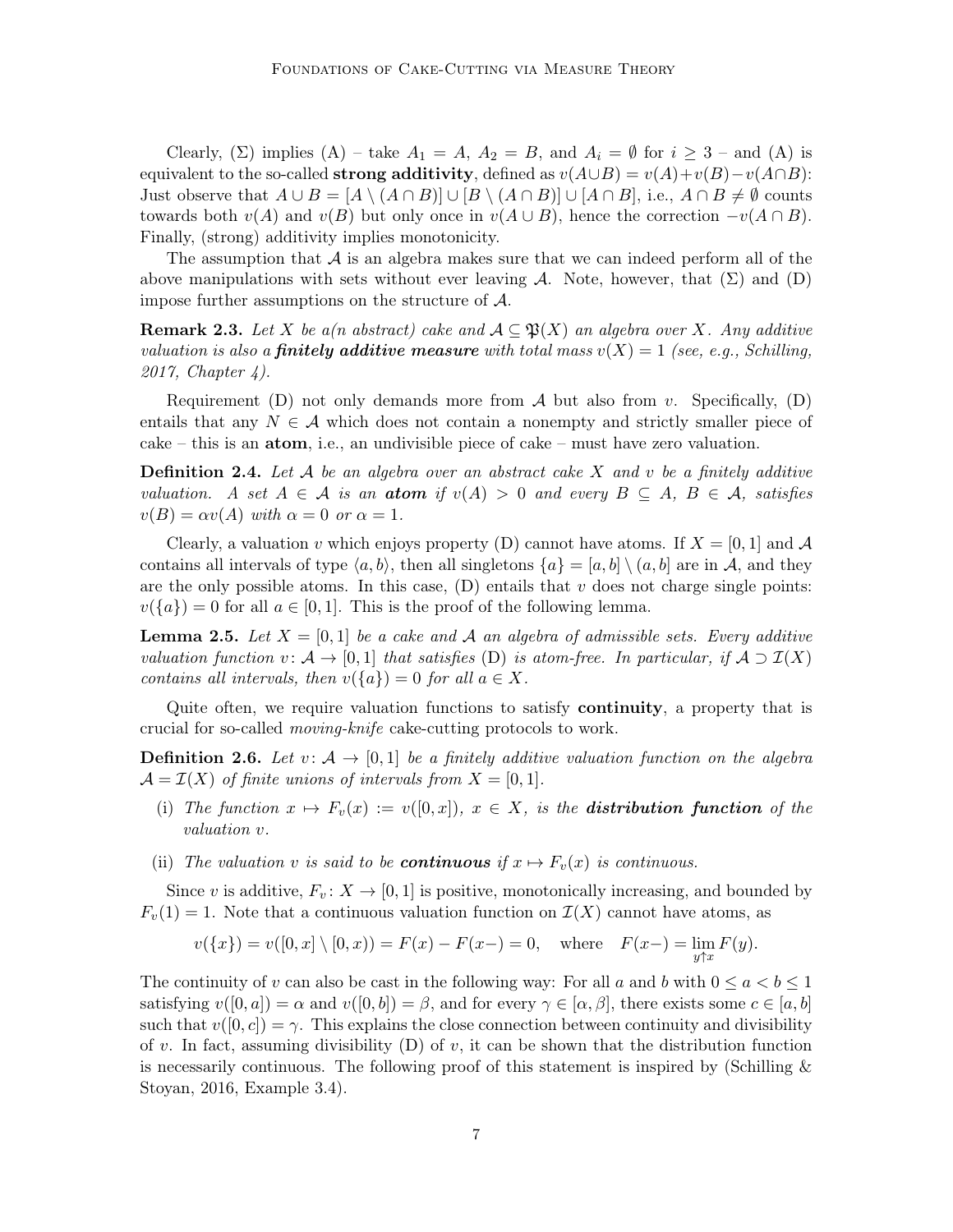**Lemma 2.7.** Let v be an additive valuation for the standard cake X, where  $\mathcal{I}(X)$  denotes the family of admissible pieces. If v is divisible, then the distribution function  $F = F_v$  is a continuous function with  $F(0) = 0$ .

*Proof.* We have seen in Lemma 2.5 that a divisible additive valuation  $v$  has no atoms, so  $F(0) = v({0}) = 0$ . Since F is monotone and bounded, the one-sided limits  $F(t-) :=$  $\lim_{s \uparrow t} F(s)$  and  $F(u+) := \lim_{s \downarrow u} F(s)$  exist for all  $t \in (0,1]$  and  $u \in [0,1)$ .

Assume that F is not continuous. Then there exists some  $t_0 \in X$  such that  $F(t_0-) <$  $F(t_0)$  or  $F(t_0+) > F(t_0)$ . If  $F(t_0) - F(t_0-) = \varepsilon > 0$ , then there exists some  $t_1 < t_0$  such that  $F(t_0) - F(t_1) \leq \frac{3}{2}$  $\frac{3}{2}\varepsilon$ . Set  $I := (t_1, t_0]$  and observe that  $v(I) = F(t_0) - F(t_1) \in \left[\varepsilon, \frac{3}{2}\varepsilon\right]$ . Pick an arbitrary  $J \in \mathcal{I}(X)$  which is contained in I. Since J is a finite union of intervals, J differs from its closure J by at most finitely many points; as  $v({x}) = 0$  for any  $x \in X$ , we have  $v(J) = v(\bar{J}).$ 

We distinguish between two cases: If  $t_0 \in \bar{J}$  is not an isolated point, then  $v(J) = v(\bar{J}) \geq$ ε. If  $t_0 \notin \bar{J}$  or if  $t_0 \in \bar{J}$  is an isolated point, then we have due to  $v({t_0}) = 0$  that

$$
v(J) = v(\bar{J}) \leq F(t_0 -) - F(t_1) = (F(t_0) - F(t_1)) - (F(t_0) - F(t_0 -)) = v(I) - \varepsilon \leq \frac{1}{2}\varepsilon.
$$

Hence, it is not possible to select a piece of cake  $J \in \mathcal{I}(X)$  with  $J \subseteq I$  and  $v(J) = \frac{3}{4}\varepsilon \in \mathcal{I}(X)$  $\lceil \frac{1}{2} \rceil$  $\frac{1}{2} \cdot v(I), \frac{3}{4}$  $\frac{3}{4} \cdot v(I)$ , which contradicts divisibility.

If  $F(t_0+) - F(t_0) = \varepsilon > 0$ , a similar argument applies.

 $\Box$ 

Conversely, if the distribution function  $F_v$  of a finitely additive valuation v defined on  $\mathcal{I}(X)$  is continuous with  $F_v(0) = 0$ , then it is easy to see that v is divisible. Hence we get:

**Corollary 2.8.** A finitely additive valuation v on  $\mathcal{I}(X)$  is divisible if, and only if, its distribution function  $F_v$  is continuous with  $F_v(0) = 0$ . This is also equivalent to v being atom-free.

We will see in the next section that every finitely additive, divisible valuation can be extended to become and identified with a unique  $\sigma$ -additive measure that is defined on a the Borel  $\sigma$ -algebra  $\mathcal{B}(X)$ ; this is the smallest family of sets that contains all intervals and that is stable under complements and countable unions of its members. This enables us to evaluate sets in  $\mathcal{B}(X)$  that are not finite unions of intervals, such as the Cantor set in Example 1.1.

#### 2.2 Measure Theory: The Art of Dividing a Cake by Countably Many Cuts

Up to now we have only allowed finitely many cuts when dividing the cake. But we may easily come into the situation where the number of cuts is not limited; not all protocols in the cake-cutting literature are finite. Thus we are led to consider unions of countably many pieces and the valuation of such countable unions, see also property  $(\Sigma)$  in Definition 2.2. To deal with such situations, measure theory provides the right tools.

We will now introduce some basics from measure theory, which we need in the subsequent discussion of the cake-cutting literature. Our standard references for measure theory are the monographs by Schilling (2017) and Schilling and Kühn (2021), where also further background information can be found.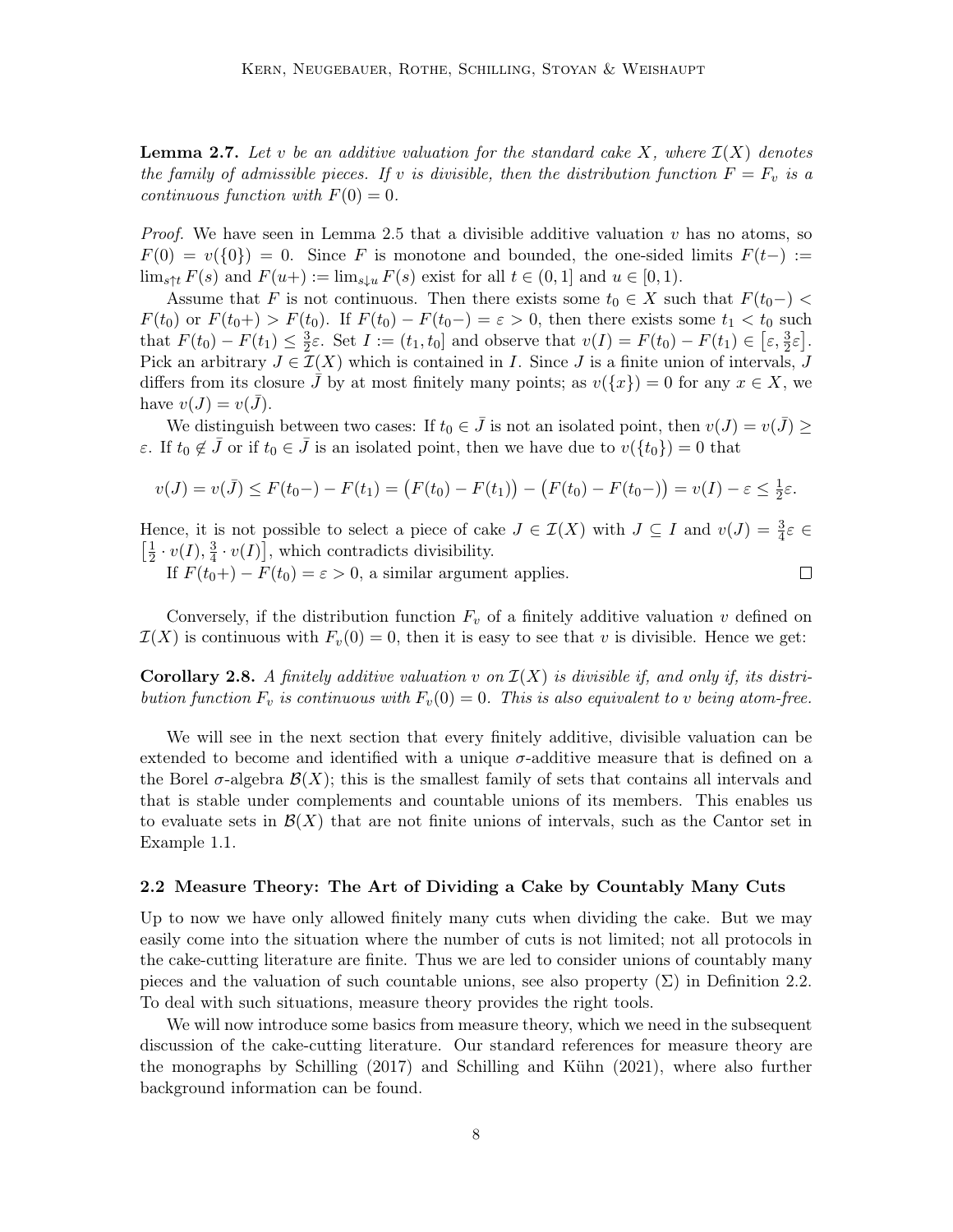**Definition 2.9.** Let X be an arbitrary abstract cake. A subset  $A \subseteq \mathfrak{P}(X)$  is called a  $\sigma$ **algebra** over X if A is an algebra over X and, for all sequences  $(A_n)_{n\in\mathbb{N}}$  with  $A_n \in \mathcal{A}$ , the countable union  $\bigcup_{n\in\mathbb{N}} A_n$  is in A, too.

Let us return to the standard cake  $X = [0, 1]$ . Every algebra in X containing finitely many sets is automatically a  $\sigma$ -algebra. On the other hand,  $\mathfrak{P}(X)$  is both an algebra and a  $\sigma$ -algebra, whereas the family  $\mathcal{I}(X)$  is an algebra, but not a  $\sigma$ -algebra: For instance, the Cantor dust  $C_p$  (cf. Example 1.1) is not in  $\mathcal{I}(X)$ . Recall that we defined  $\mathcal{I}(X)$  to be the smallest algebra containing all (finite unions of) intervals in  $X$ ; thus it is natural to consider the smallest  $\sigma$ -algebra containing all (finite unions of) intervals in X.

To see that this is well-defined, we need a bit more notation. Recall that  $\langle a, b \rangle$  stands for any interval of  $X = [0, 1]$ . We denote by

$$
\mathcal{Q}(X) = \{ \langle a, b \rangle \mid a, b \in [0, 1] \}.
$$

the family of all intervals within X.

Moreover, if  $\mathcal{P} \subseteq \mathfrak{P}(X)$  is any family, then  $\sigma(\mathcal{P})$  denotes the smallest  $\sigma$ -algebra containing P. This can be a fairly complicated object and its existence is not really obvious. To get an idea as to why  $\sigma(\mathcal{P})$  makes sense, we note that  $\mathcal{P} \subseteq \mathfrak{P}(X)$ , that  $\mathfrak{P}(X)$  is a  $\sigma$ -algebra, and that the intersection of any number of  $\sigma$ -algebras is still a  $\sigma$ -algebra.

The next lemma is a standard result from measure theory.

**Lemma 2.10.** Let  $P$  denote any of the four families of open intervals, closed intervals, left-open intervals, or right-open intervals within  $X = [0, 1]$ . It holds that

$$
\sigma(\mathcal{P}) = \sigma(\mathcal{Q}(X)).
$$

The fact that  $\sigma(Q(X))$  coincides with the  $\sigma$ -algebra generated by all closed intervals in  $X$  is often used in connection with abstract cakes, which carry a topology, hence a family of open and of closed sets. The thus generated "topological"  $\sigma$ -algebra plays a special role and has a special name.

**Definition 2.11.** We denote by  $\mathcal{B}(X)$  the smallest  $\sigma$ -algebra on X containing all closed intervals from X and call it the **Borel** or **topological**  $\sigma$ **-algebra** over X.

The following definition is well-known as well:

**Definition 2.12.** Let X be a cake and A a  $\sigma$ -algebra on X. A (positive) measure  $\mu$  on X is a map  $\mu: \mathcal{A} \to [0, \infty]$  satisfying that  $\mu(\emptyset) = 0$  and  $\mu$  is  $\sigma$ -additive.

It is useful to see a measure  $\mu$  as a function defined on the sets. If the set-function is additive, then  $\sigma$ -additivity is, in fact, a continuity requirement on  $\mu$ , as it allows to interchange the limiting process in the infinite union  $\bigcup_{i\in\mathbb{N}} A_i$  of pairwise disjoint sets with a limiting process in the sum. To wit:

$$
\mu\left(\bigcup_{n\in\mathbb{N}}A_n\right)=\lim_{N\to\infty}\mu\left(\bigcup_{n=1}^NA_n\right)=\lim_{N\to\infty}\sum_{n=1}^N\mu\left(A_n\right)=\sum_{n\in\mathbb{N}}\mu\left(A_n\right);
$$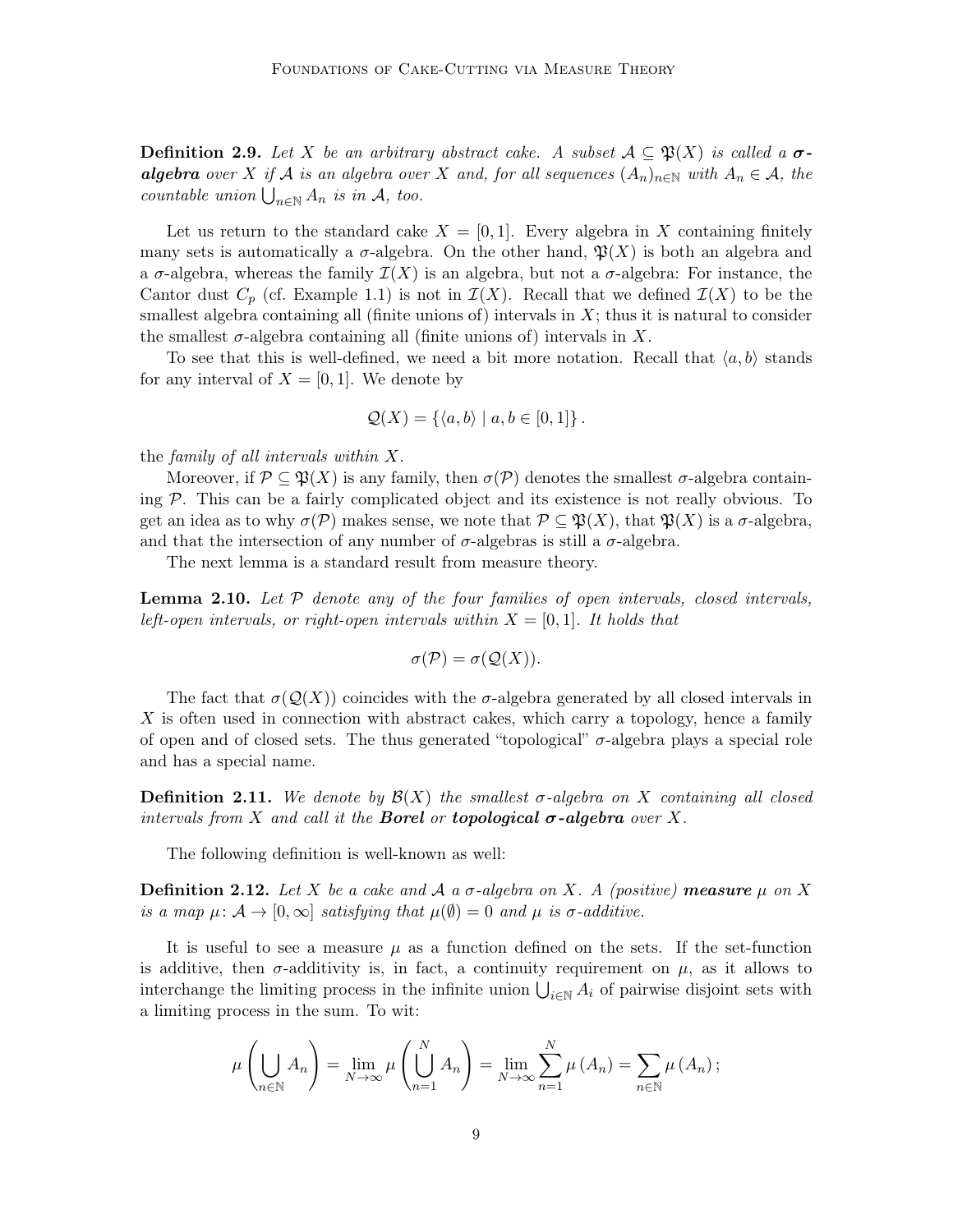since all terms are positive, there is no convergence issue. Equivalently, we can state  $\sigma$ additivity as  $B_1 \subset B_2 \subset B_3 \subset \cdots \uparrow B = \bigcup_{n \in \mathbb{N}} B_n$ , then  $\mu(B_n) \uparrow \mu(B)$  (for any measure  $\mu$ ) or as  $C_1 \supset C_2 \supset C_3 \supset \cdots \downarrow C = \bigcap_{n \in \mathbb{N}} C_n$ , then  $\mu(C_n) \downarrow \mu(C)$  (for finite measures  $\mu$ ).

Sometimes (and a bit provocatively) it is claimed that there are essentially only two measures on the line (or on  $\mathbb{R}^n$ ): Lebesgue measure  $A \mapsto \lambda(A)$  and Dirac measure  $A \mapsto \delta_x(A)$ , where  $x \in X$  is a fixed point. Let us briefly discuss these two extremes and explain as to why the claim is incorrect but still sensible.

**Dirac Measure.** Let  $a \in X$  be a fixed point and set  $A \mapsto \delta_a(A) = 1$  or  $= 0$  according to  $a \in A$  or  $a \notin A$ , respectively. This definition works for any  $A \subseteq X$ , and it is easy to see that this set-function is indeed a measure (in the sense of Definition 2.12 on the  $\sigma$ -algebra  $\mathcal{A} = \mathfrak{P}(X)$  – or any smaller  $\sigma$ -algebra over X.

Dirac's measure is the derivative of the physicists' "Delta function": Indeed, the integral  $\int f(x) \, \delta_a(dx)$  can be shown to yield  $f(a)$ , which makes  $\delta_a(x) := \frac{d}{dx} \delta_a$  (the derivative is understood in a distributional sense) a "function" such that " $\delta_a(x) = 0$  if  $x \neq a$ ,  $\delta_a(a) = \infty$ , and  $\int \delta_a(x) = 1$ " – the trouble being that  $\delta_a(x)$  cannot be defined pointwise for each  $x \in X$ . This is best understood if we use  $X = [0, 1]$  and consider the distribution function: This is the Heaviside function  $\delta_a([0, x]) = \mathbf{1}_{[a, 1]}(x)$  on X, which is zero on  $[0, a)$ , one on  $[a, 1]$  with a jump of size 1, and exploding differential quotient at  $x = a$ .

We call  $\{a\}$  the **support** of  $\delta_a$  since, by definition,  $\delta_a$  charges only sets such that  $\{a\} \subseteq A$ . If we compare Dirac measure with Lebesgue's measure, the problem is that the support of  $\delta_a$  is a degenerate interval  $\{a\} = [a, a]$  of length zero, see below.

**Lebesgue Measure.** The idea behind Lebesgue measure is to have a set-function  $A \mapsto$  $\lambda(A)$  in X (or in R or R<sup>n</sup>) with all properties of the familiar volume from geometry; in particular, we want a volume that is additive and invariant under shifts and rotations. Thus it is natural to define for a simple set Q like an interval  $Q = (a, b] \subset X$  (or an n-dimensional "cube"  $Q = \frac{n}{\sum_{i=1}^{n} (a_i, b_i]}$ 

$$
\lambda(Q) = b - a \quad \left(\text{respectively,} \quad \lambda(Q) = \prod_{i=1}^{n} (b_i - a_i) = \text{length} \times \text{width} \times \text{height} \times \cdots\right).
$$

Invariance under shifts together with the  $\sigma$ -additivity  $(\Sigma)$  allow us to exhaust ("triangulate") more complicated shapes like a circle with countably many disjoint sets  $(Q_n)_{n\in\mathbb{N}}$  such that with  $A = \bigcup_{n \in \mathbb{N}} Q_n$ , we have  $\lambda(A) = \sum_{n \in \mathbb{N}} \lambda(Q_n)$ . The restriction to countable unions is natural, as we exhaust a given shape by nontrivial sets  $Q_n$ , having nonempty interior: Each of them contains a rational point  $q \in \mathbb{Q}^n$ ; hence, there are at most countably many nonoverlapping  $Q_n$ .

There are immediate questions with this approach: Which types of sets can be "measured"? Is the procedure unique? Is the process of measuring more complicated sets constructive? At this point we encounter a problem: General sets  $A \subseteq \mathbb{R}^n$  are way too complicated to get a well-defined and unique extension of  $\lambda$  from the rectangles to  $\mathfrak{P}(\mathbb{R}^n)$ . In dimension  $n = 1$  and for the standard cake  $X = [0, 1]$ , the Cantor sets  $C_p$  from Example 1.1 were already challenging, but the Vitali set from Example 1.2 shows that the cocktail of shift invariance and  $\sigma$ -additivity becomes toxic.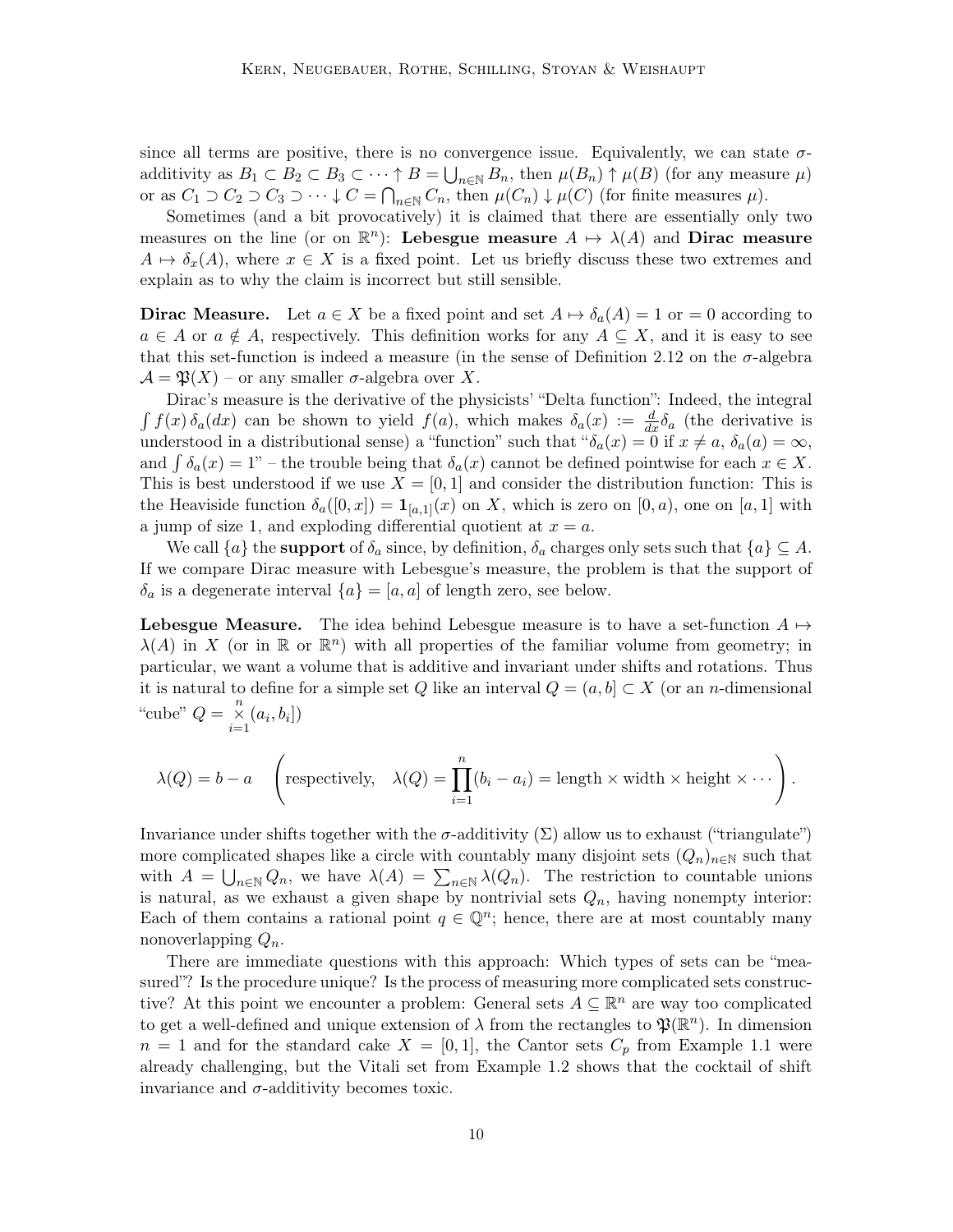The way out is the notion of measurable sets and Carathéodory's extension theorem (stated as Theorem 2.13 further down). This works as follows: In view of the  $\sigma$ -additivity property of  $\lambda$ , it makes sense to consider the  $\sigma$ -algebra  $\mathcal{A} \subseteq \mathfrak{P}(\mathbb{R}^n)$  which contains the intervals (respectively, cubes). Thus we naturally arrive at the notion of the Borel  $\sigma$ -algebra as the canonical domain of Lebesgue measure. Unfortunately, there are so many Borel sets that we cannot build them constructively from rectangles – we would need transfinite induction for this – and this is one of the reasons why cutting a cake is not always a piece of cake.

The question of whether *every* set  $A \subseteq \mathbb{R}^n$  has a unique geometric volume (in the above sense) is dimension-dependent. If  $n = 1$  or  $n = 2$ , we can extend the notion of length and area to all sets, but not in a unique way. In dimension 3 and higher, we'll end up with contradictory statements (such as the Banach–Tarski paradox; see, e.g., Wagon, 1985) if we try to have a finitely additive geometric volume for all sets. This conundrum can be resolved by looking at the Borel sets or the Lebesgue sets – these are the Borel sets enriched by all subsets of Borel sets with Lebesgue measure zero.

**General Measures.** Let us return to the assertion that  $\lambda$  and  $\delta_a$  are "essentially the only measures" on  $\mathbb{R}^n$ . To keep things simple, we discuss here only the standard cake  $X = [0, 1]$ .

Lebesgue's decomposition theorem shows that all  $\sigma$ -additive measures  $\mu$  on X with the Borel  $\sigma$ -algebra  $\mathcal{B}(X)$  are of the form  $\mu = \mu^{ac} + \mu^{sc} + \mu^{d}$  where "ac," "sc," and "d" stand for absolutely continuous, singular continuous, and discontinuous. This is best explained by looking at the distribution function  $F(x) = F_{\mu}(x)$ . Since  $x \mapsto F(x)$  is increasing, it is either continuous or discontinuous (with at most countably many discontinuities), accounting for the parts  $(\mu^{ac}, \mu^{sc})$  and  $\mu^{d}$ , respectively. At the points where F is continuous, we have again two possibilities: F is either differentiable  $(F'(x) = f(x))$  or it isn't, yielding "ac" vs. "sc." From Lebesgue's differentiation theorem it is known that the points with "sc" or "d" must have Lebesgue measure zero. Thus, we finally arrive at the decomposition

$$
\mu(dx) = f(x) dx + \mu^{sc}(dx) + \sum_{i} (F(x_i) - F(x_{i-})) \delta_{x_i}(dx),
$$

where  $x_1, x_2, \ldots$  are the at most countably many discontinuities (jump points) of F and  $f(x) = \frac{d}{dx}F(x)$ . Intuitively, this decomposition refers to a cake which, given a valuation  $\mu$  is homogeneous (this is the part with  $f(x)$ ), contains "raisins"  $x_i$  of size  $F(x_i) - F(x_i-)$ , and some valuable dust which is fractal-like and divisible but not homogeneous.

Let us close this section with the central result on the extension of valuations defined on an algebra A to measures on the  $\sigma$ -algebra  $\sigma(A)$  generated by A. We state it only for the standard cake; the formulation for more abstract cakes is obvious.

**Theorem 2.13** (Carathéodory's extension theorem). Let v be a valuation on X and denote by A the algebra of admissible pieces of cake. If v is additive and  $\sigma$ -additive relative to A, i.e., v satisfies  $(\Sigma)$ , then there is a unique extension of v, defined on  $\sigma(\mathcal{A})$ , which is a  $\sigma$ -additive measure on  $\sigma(\mathcal{A})$ .

#### 2.3 Abstract Cakes

Let us briefly discuss more general cakes than [0, 1]. In this section,  $X \neq \emptyset$  will be a general set, A an algebra of admissible pieces, and  $\sigma(A)$  the  $\sigma$ -algebra generated by A. The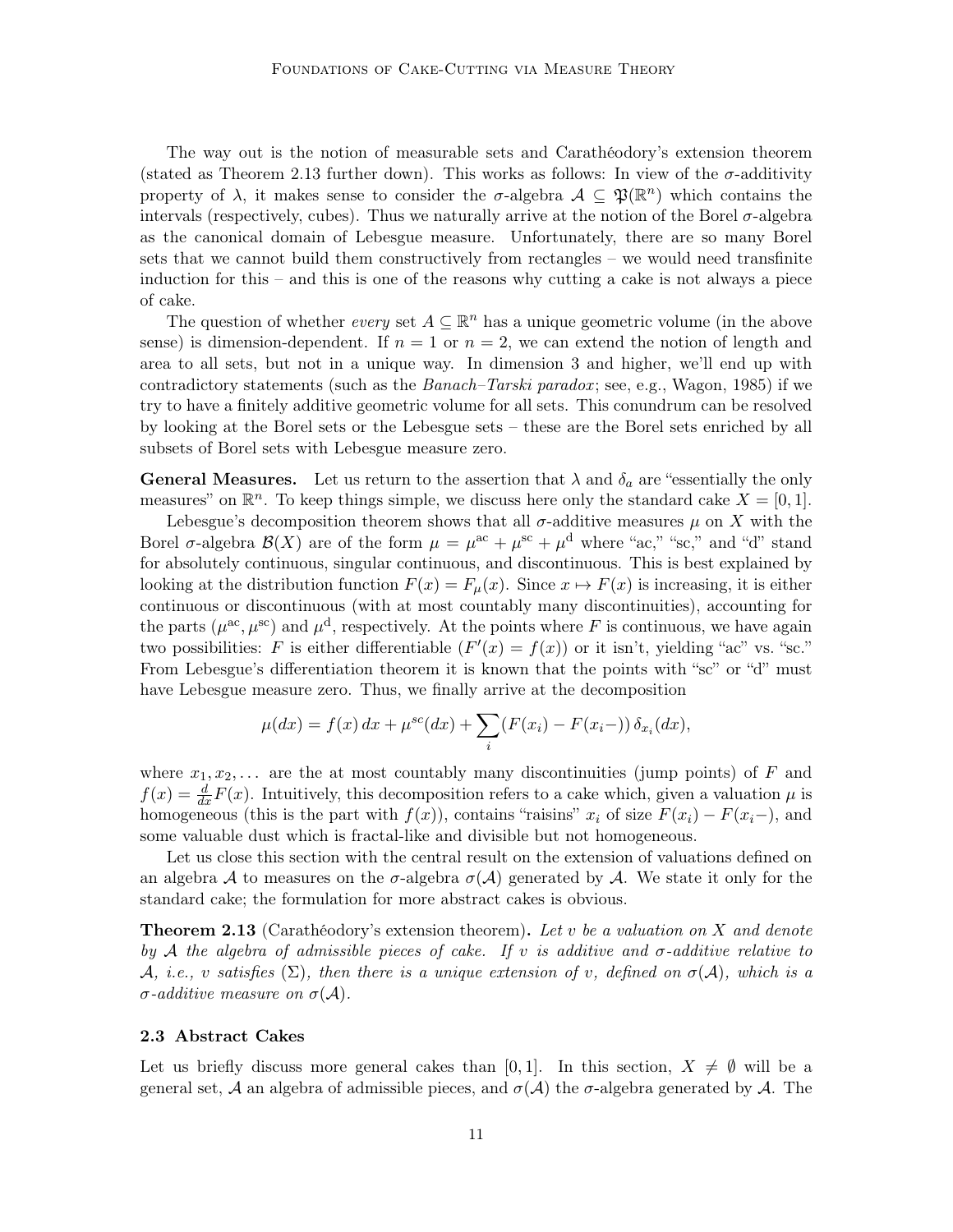definition and the properties of a valuation  $v : \mathcal{A} \to [0, 1]$  (cf. Definition 2.2) still work in this general setting, but since  $X$  is abstract, there may not be (an equivalent of) a distribution function; this means that the connection between divisibility and  $\sigma$ -additivity, cf. Lemma 2.7 and Corollary 2.8, might fail in an abstract setting.

We begin with a new definition of  $(D)$  for finitely additive valuations on abstract cakes.

**Definition 2.14.** A finitely additive valuation v on an abstract cake X and an algebra of admissible pieces A has the property (DD) if for every  $A \in \mathcal{A}$  and  $\alpha \in (0,1)$ , there is an increasing sequence of sets  $B^1_\alpha \subset B^2_\alpha \subset B^3_\alpha \subset \cdots$ ,  $B^n_\alpha \in \mathcal{A}$ , such that  $B^n_\alpha \subset A$  and  $\sup_{n\in\mathbb{N}} v(B_{\alpha}^n) = \alpha v(A).$ 

If v is a  $\sigma$ -additive valuation and A a  $\sigma$ -algebra, then  $B_{\alpha} := \bigcup_{n \in \mathbb{N}} B_{\alpha}^n$  is again in A, and, because of  $\sigma$ -additivity, we see that  $v(B_{\alpha}) = \sup_{n \in \mathbb{N}} v(B_{\alpha}^n)$ . Thus the properties (D) and (DD) are indeed equivalent for  $\sigma$ -additive valuations (or, in view of Corollary 2.8, for finitely additive valuations on the standard cake  $X = [0, 1]$  and  $\mathcal{A} \supset \mathcal{I}(X)$ .

We will also need the opposite of the property (DD); to this end, recall Definition 2.4 of an atom. If A and B are atoms, then we have either  $v(A \cap B) = 0$  or  $v(A \cap B) = v(A) =$  $v(B) > 0$ ; in the latter case, if  $v(A \cap B) > 0$ , we call the atoms *equivalent*. If A and B are nonequivalent, then A and  $B \setminus A$  are still nonequivalent and disjoint. Iterating this procedure, we can always assume that countably many nonequivalent atoms  $(A_n)_{n\in\mathbb{N}}$  are disjoint: Just replace the atoms by  $A_1, A_2 \setminus A_1, \ldots, A_{n+1} \setminus \bigcup_{i=1}^{n} A_i, \ldots$ 

Since  $v(X) = 1$ , a finitely additive valuation v can have at most n nonequivalent atoms such that  $v(A) \geq \frac{1}{n}$  $\frac{1}{n}$ , and so there are at most countably many atoms. Comparing Definition 2.14 which defines property (DD) with Definition 2.4 of an atom, it is clear that (DD) implies that  $v$  has no atoms. We will see in Theorem 2.16 that the converse implication holds as well.

**Definition 2.15.** Let v be a finitely additive valuation on the algebra  $\mathcal A$  over  $X$ . The valuation v is **sliceable** if for any  $\varepsilon > 0$ , there are finitely many disjoint sets  $B_i \in \mathcal{A}$ ,  $i = 1, \ldots, n, n = n(\varepsilon)$ , such that  $0 < v(B_i) \leq \varepsilon$  and  $X = B_1 \cup \cdots \cup B_n$ .

A set  $B \in \mathcal{A}$  is **v**-sliceable if the set-function  $A \mapsto v(A \cap B)$  is sliceable.

We will now see that a sliceable finitely additive valuation enjoys property (DD), and vice versa, i.e., sliceability, atom-freeness, and property (DD) are pairwise equivalent for finitely additive valuations.

**Theorem 2.16.** Let v be a finitely additive valuation on an algebra  $A$  over an abstract cake X. The conditions  $(DD)$ , "v is sliceable," and "v has no atoms" are pairwise equivalent.

*Proof.* We start by showing that atom-freeness implies sliceability. Fix  $\varepsilon > 0$ .

Step 1: Let  $Y \subseteq X$  be any subset, and assume that there is some  $B \subseteq Y, B \in \mathcal{A}$ , such that  $v(B) > 0$ . Define

$$
\mathcal{F}^Y := \mathcal{F}^Y_{\varepsilon} := \{ F \in \mathcal{A} \mid F \subseteq Y, \ 0 < v(F) \le \varepsilon \}.
$$

We claim that for the special choice  $Y = B \in \mathcal{A}$  the family  $\mathcal{F}^B$  is not empty.

Since B is not an atom, there is some  $F \subseteq B$ ,  $F \in \mathcal{A}$ , with  $0 < v(F) < v(B)$ .

If  $v(F) \leq \varepsilon$ , then  $F \in \mathcal{F}^B$ , and we are done.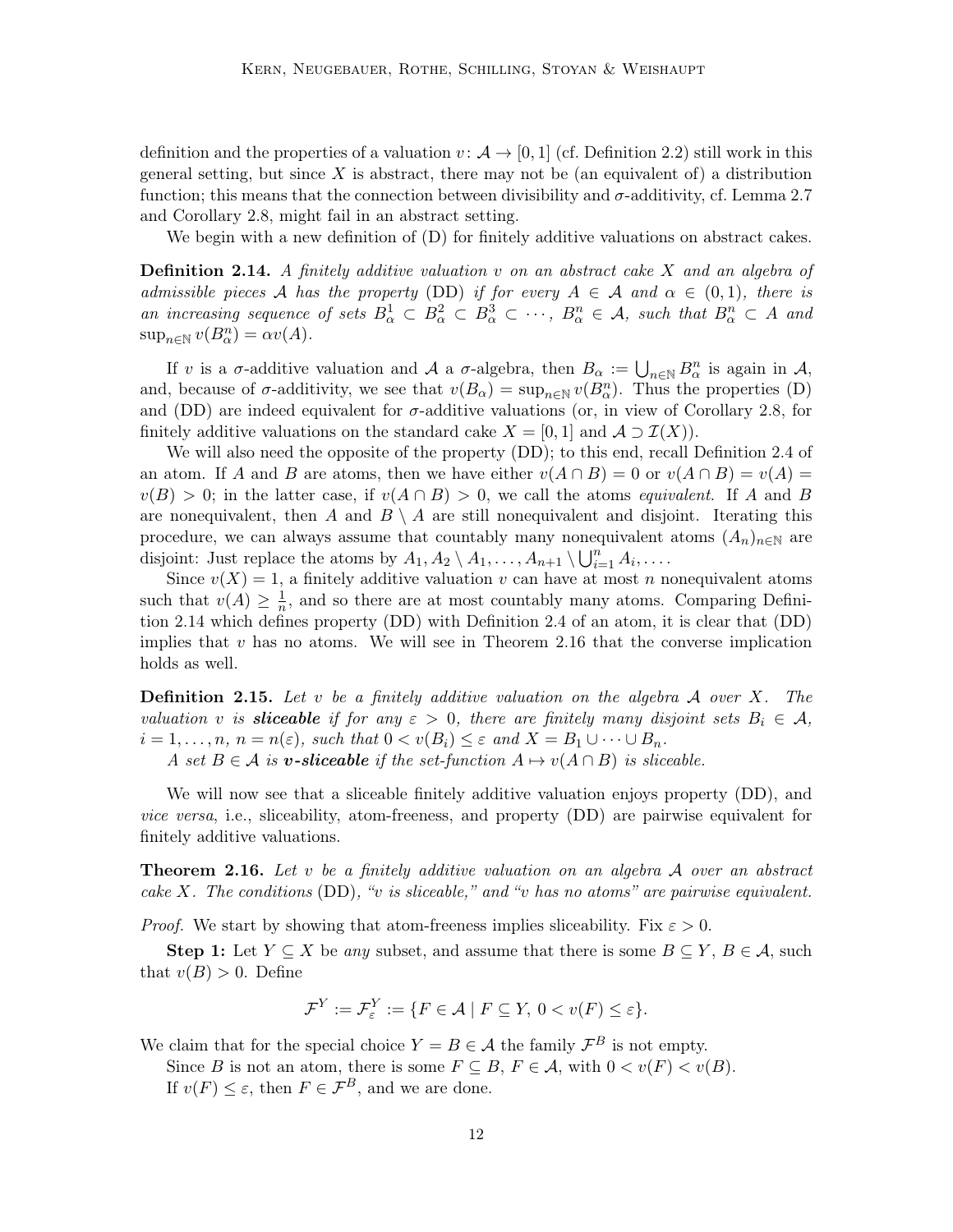If  $v(F) > \varepsilon$ , we assume, to the contrary that there is no subset  $F' \subseteq F$ ,  $F' \in \mathcal{A}$ , with  $0 < v(F') \leq \varepsilon$ . Since F cannot be an atom, there is a subset  $F' \subseteq F$  with  $\varepsilon < v(F') < v(F)$ and  $v(F \setminus F') > \varepsilon$ . Iterating this with  $F \rightsquigarrow F \setminus F'$  furnishes a sequence of disjoint sets  $F_1 = F', F_2, F_3, \dots$  with  $v(F_i) > \varepsilon$  for all  $i \in \mathbb{N}$ . This is impossible since  $v(F) < \infty$ . So we can find some  $F' \subseteq F \subseteq B$  with  $0 < v(F') \leq \varepsilon$ , i.e.,  $\mathcal{F}^B$  is not empty.

**Step 2:** Define a(n obviously monotone) set-function  $c(Y) := \sup_{C \in \mathcal{F}^Y} v(C)$  for any  $Y \subseteq X$ ; as usual, sup  $\emptyset = 0$ . Since  $\mathcal{F}^X$  is not empty, we can pick some  $B_1 \in \mathcal{F}^X$  such that 1  $\frac{1}{2}c(X) < v(B_1) \leq \varepsilon.$ 

If  $v(X \setminus B_1) \leq \varepsilon$ , we set  $B_2 := X \setminus B_1$ ; otherwise, we can pick some  $B_2 \in \mathcal{F}^{X \setminus B_1}$  such that  $\frac{1}{2}c(X \setminus B_1) < v(B_2) \leq \varepsilon$ .

In general, if  $v(X \setminus (B_1 \cup \cdots \cup B_n)) \leq \varepsilon$ , we set  $B_{n+1} = X \setminus (B_1 \cup \cdots \cup B_n)$ ; otherwise, we pick

$$
B_{n+1} \in \mathcal{F}^{X \setminus (B_1 \cup \dots \cup B_n)} \quad \text{such that} \quad \frac{1}{2}c(X \setminus (B_1 \cup \dots \cup B_n)) \le v(B_{n+1}) \le \varepsilon. \tag{1}
$$

We are done if this procedure stops after finitely many steps; otherwise, we get a sequence of disjoint sets  $B_1, B_2, \ldots$  satisfying (1). Define  $B_{\infty} := X \setminus \bigcup_n B_n$ . This set need not be in  $A$ , but we still have, because of  $(1)$ ,

$$
c(B_{\infty}) \le c(X \setminus (B_1 \cup \dots \cup B_m)) \le 2v(B_{n+1}) \xrightarrow[n \to \infty]{} 0
$$

since the series

$$
\sum_{n \in \mathbb{N}} v(B_n) = \sup_N \sum_{n=1}^N v(B_n) = \sup_N v\left(\bigcup_{n=1}^N B_n\right) \le v(X)
$$

converges. In particular,  $\lim_{n\to\infty} v(X \setminus \bigcup_{i=1}^n B_i) = 0$ .

Using again the convergence of the series  $\sum_n v(B_n)$ , we find some  $N = N(\varepsilon)$  such that  $\sum_{n>N} v(B_n) \leq \varepsilon$ , hence  $B_1, B_2, \ldots, B_N$  and  $X \setminus \bigcup_{n=1}^N B_n$  are the desired small pieces of X. This completes the proof that  $v$  is sliceable.

We now show that sliceability implies condition (DD). Let  $B \in \mathcal{A}$  with  $v(B) > 0$ . Since the "relative" finitely additive valuation  $v_B(A) := v(A \cap B)/v(B)$  inherits the nonatomic property from v, it is clearly enough to show that for every  $\alpha \in (0,1)$ , there is an increasing sequence

$$
B^1_{\alpha} \subset B^2_{\alpha} \subset B^3_{\alpha} \subset \cdots, \quad B^n_{\alpha} \in \mathcal{A} \, : \, \sup_{n \in \mathbb{N}} v(B^n_{\alpha}) = \alpha,
$$

which is the property  $(DD)$  relative to the full cake X only.

Since v is sliceable, there are mutually disjoint sets  $C_1^n, \ldots, C_N^n \in \mathcal{A}$ , where  $N = N(n)$ ,  $X = \bigcup_{i=1}^{N} C_i^n$ , and  $v(C_i^n) < \frac{1}{n}$  $\frac{1}{n}$ .

Let  $k = \lfloor 1/\alpha \rfloor + 1$ . Set  $B_k := C_1^k \cup \cdots \cup C_{M(k)}^k$ , where  $M(k) \in \{1, \ldots, N(k)\}$  is the unique number such that

$$
\sum_{i=1}^{M(k)} v(C_i^k) \le \alpha < \sum_{i=1}^{M(k)+1} v(C_i^k) \le \sum_{i=1}^{M(k)} v(C_i^k) + \frac{1}{k}.
$$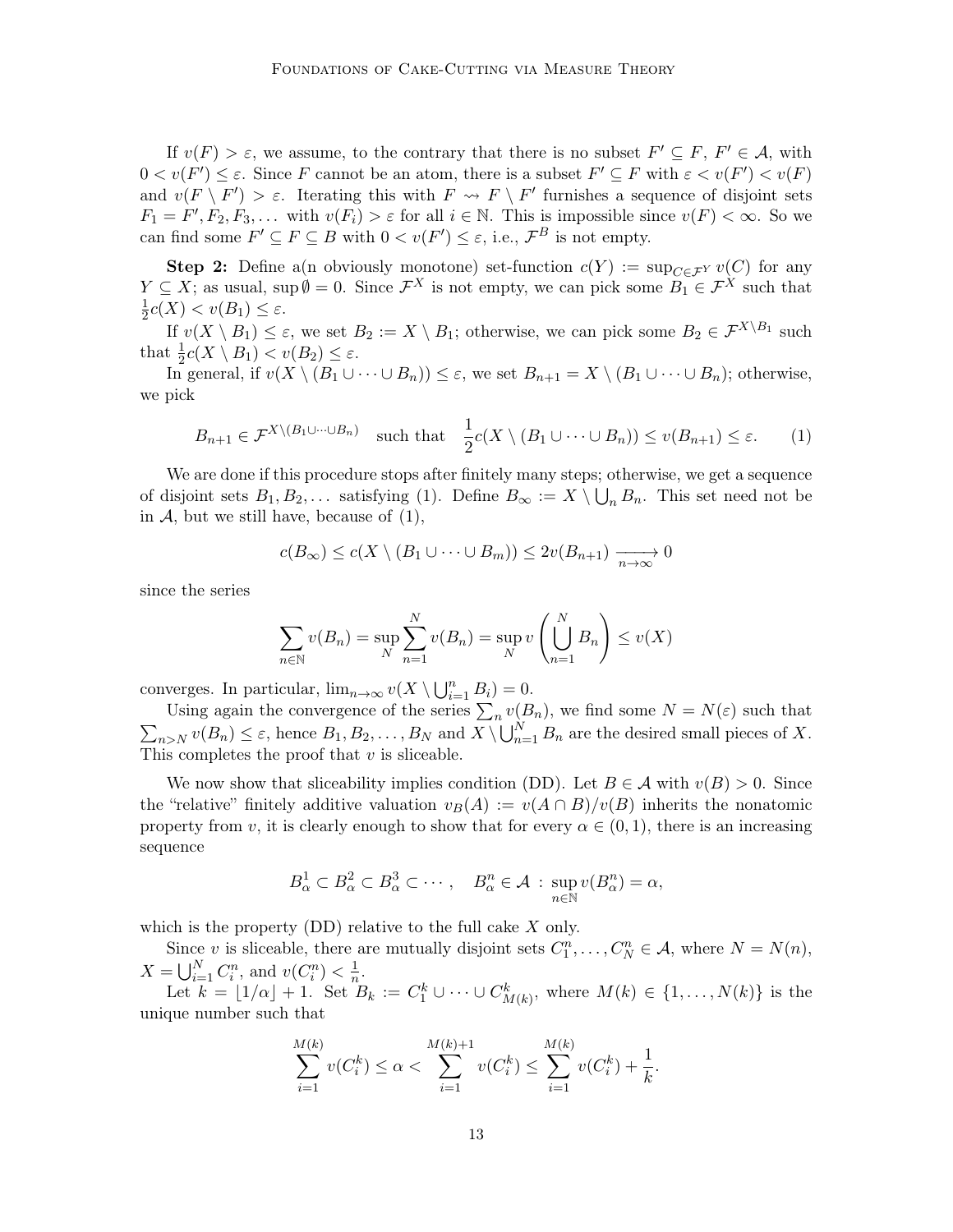By construction,  $\alpha \ge v(B_k) = \sum_{i=1}^{M(k)} v(C_i^k) > \alpha - \frac{1}{k}$  $\frac{1}{k}$ . Thus, we can iterate this procedure, considering  $X \setminus B_k$  and constructing a set  $D_{k+1} \subseteq X \setminus B_k$  that satisfies

$$
(\alpha - v(B_k)) \ge v(D_{k+1}) > (\alpha - v(B_k)) - \frac{1}{k+1}.
$$

For  $B_{k+1} := B_k \cup D_{k+1}$ , we get  $\alpha \ge v(B_{k+1}) > \alpha - \frac{1}{k+1}$ .

The sequence  $B_{k+i}$ ,  $i \in \mathbb{N}$ , satisfies  $v(B_{k+i}) \uparrow \alpha$ , i.e.,  $B_{\alpha}^n = B_{k+n}$  is the sequence of sets we need to have property (DD).

As mentioned earlier, (DD) implies atom-freeness, which completes this proof.  $\Box$ 

Since for a  $\sigma$ -additive valuation on a  $\sigma$ -algebra A, properties (D) and (DD) are equivalent, we immediately get:

Corollary 2.17. Let v be a  $\sigma$ -additive valuation on a  $\sigma$ -algebra A over an abstract cake X. The conditions  $(D)$ ,  $(DD)$ , "v is sliceable," and "v has no atoms" are pairwise equivalent.

If  $A_1, A_2, \ldots$  is an enumeration of the nonequivalent atoms of the  $\sigma$ -additive valuation v, then  $A_{\infty} := X \setminus \bigcup_{n \in \mathbb{N}} A_n \in \mathcal{A}$ , and we can restate Corollary 2.17 in the form of a decomposition theorem.

Corollary 2.18. Let v be a  $\sigma$ -additive valuation on a  $\sigma$ -algebra A over an abstract cake X. Then X can be written as a disjoint union of a v-sliceable set  $A_{\infty}$  and at most countably many atoms  $A_1, A_2, \ldots$ 

# 3. Five Possible Definitions from the Literature

In the cake-cutting literature, a great variety of different definitions have been used for the set  $\mathcal P$  of admissible pieces of cake. We first collect the most commonly used definitions for  $\mathcal P$ , along with the corresponding references and discuss them in detail. Then we show several relations among these definitions and discuss what this implies for a most reasonable choice of P.

Typical choices for the set P containing all admissible pieces of a standard cake  $X = [0, 1]$ are

- (i) all finite unions of intervals from X, i.e., the family  $\mathcal{I}(X)$  defined earlier on page 6;
- (ii) all countable unions of intervals from X, i.e.,  $\mathcal{I}(X)^{\mathbb{N}} = \left\{ \bigcup_{i \in \mathbb{N}} I_i \mid I_i \in \mathcal{I}(X) \right\};$
- (iii) the Borel  $\sigma$ -algebra over X, i.e.,  $\mathcal{B}(X)$ ;
- (iv) the set of all Lebesgue-measurable sets over X, i.e.,  $\mathcal{L}(X)$ <sup>2</sup> or
- (v) the power set  $\mathfrak{P}(X)$  of X.

<sup>2.</sup> Recall that a set  $\tilde{B}$  is Lebesgue-measurable if, and only if, there is a Borel-measurable set B such that the symmetric difference  $B \Delta B := (B \ B) \cup (B \ B) \subseteq N$  is contained in a Borel-measurable set N with Lebesgue measure  $\lambda(N) = 0$ . We will see in Theorem 3.1 that there are indeed Lebesgue-measurable sets that are not Borel-measurable.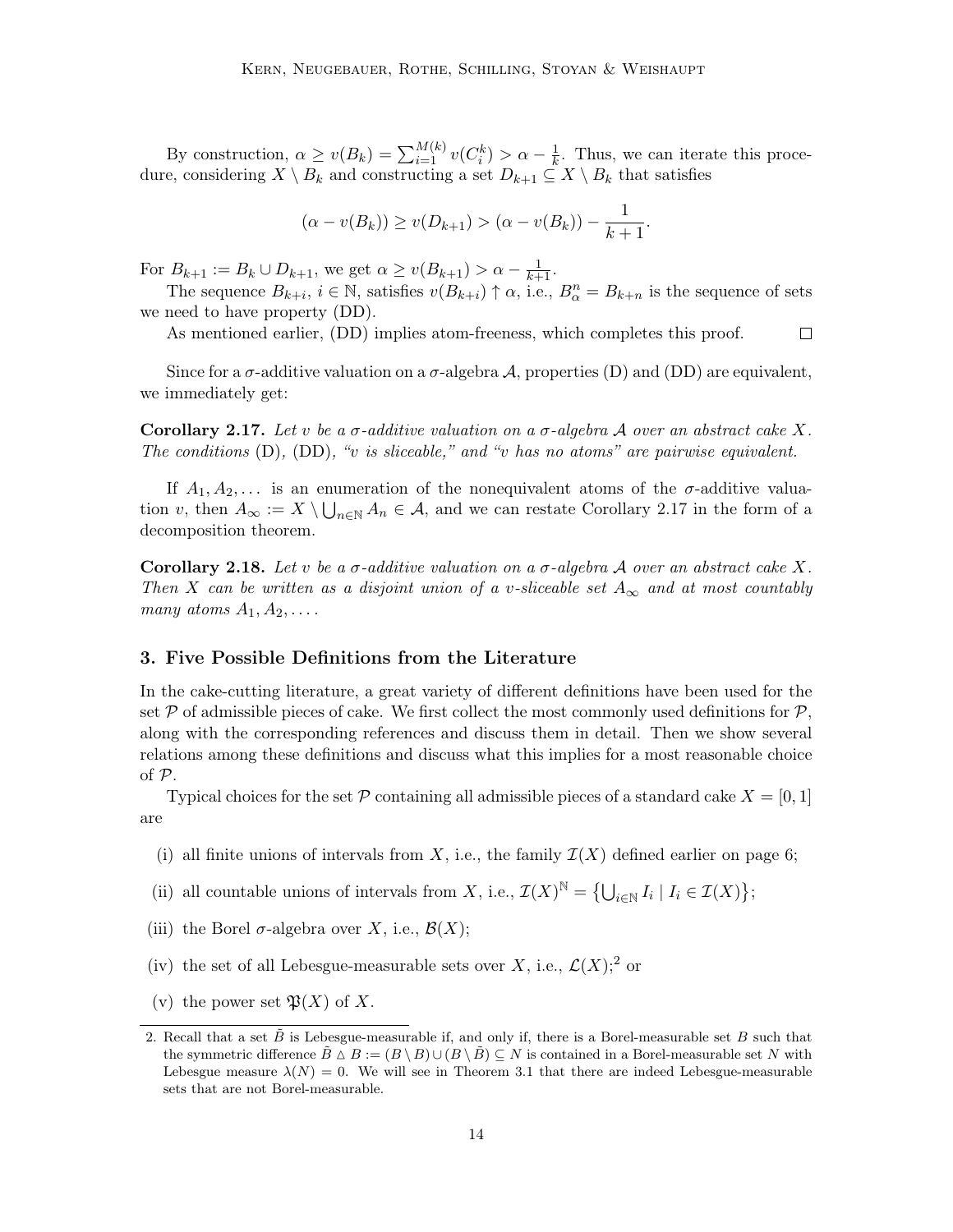Assuming  $\mathcal{P} = \mathcal{I}(X)$  is common among papers that consider only finite cake-cutting protocols. Such protocols can make only a finite number of cuts, thus producing a finite set of contiguous pieces, i.e., intervals, to be evaluated by the players. Authors that make this assumption and use  $\mathcal{P} = \mathcal{I}(X)$  include Woeginger and Sgall (2007), Stromquist (2008), Lindner and Rothe (2009), Procaccia (2009), Walsh (2011), Cohler, Lai, Parkes, and Procaccia (2011), Bei, Chen, Hua, Tao, and Yang (2012), Cechlárová and Pillárová (2012b), Brams, Feldman, Lai, Morgenstern, and Procaccia (2012), Cechlárová, Doboš, and Pillárová (2013), Chen, Lai, Parkes, and Procaccia (2013), Brânzei and Miltersen (2013), Aziz and Mackenzie (2016b, 2016a, 2020), Edmonds and Pruhs (2006), and Aziz and Mackenzie (2016a).

As a special case, valuation functions may even be restricted to single intervals, which is done by Cechlárová and Pillárová (2012a) and Aumann and Dombb (2010). Even though the restriction to finite unions of intervals is sensible from a practical perspective, it may artificially constrain results that could hold also in a more general setting.

Brânzei, Procaccia, and Zhang  $(2013)$  extend  $P$  to contain countably infinite unions of intervals, i.e.,  $\mathcal{I}(X)^{\mathbb{N}}$ .

Authors assuming  $\mathcal{P} = \mathcal{B}(X)$  include Stromquist and Woodall (1985), Deng, Qi, and Saberi (2009), and Segal-Halevi, Nitzan, Hassidim, and Aumann (2017).

Works using  $\mathcal{P} = \mathcal{L}(X)$  include those by Reijnierse and Potters (1998), Arzi, Aumann, and Dombb (2011), and Robertson and Webb (1997). Additionally, several authors do not explicitly make the assumption  $\mathcal{P} = \mathcal{L}(X)$ , but they define valuation functions based on (Lebesgue-)measurable sets only, most prominently, a valuation function is often defined as the integral of a given probability density function on  $X$ . This or a similar assumption is made by Brams, Jones, and Klamler (2003, 2006, 2008, 2013), Robertson and Webb (1998), Webb (1997), Aumann, Dombb, and Hassidim (2013), Brânzei, Caragiannis, Kurokawa, and Procaccia (2016), and Caragiannis, Lai, and Procaccia (2011).

Papers that assume  $\mathcal{P} = \mathfrak{P}(X)$  include those by Maccheroni and Marinacci (2003), Sgall and Woeginger (2007), Saberi and Wang (2009), Manabe and Okamoto (2010), and Aumann, Dombb, and Hassidim (2014).

Finally, several works, including those by Dubins and Spanier (1961), Barbanel (1996a, 1996b), Zeng (2000), and Brams and Taylor (1995a), define the set of admissible pieces of cake to be some  $(\sigma$ -)algebra (not necessarily Borel) over X.

Note that each of the sets  $\mathcal{I}(X)$ ,  $\mathcal{B}(X)$ ,  $\mathcal{L}(X)$ , and  $\mathfrak{P}(X)$  is an algebra over X, and all, except  $\mathcal{I}(X)$ , are also  $\sigma$ -algebras over X. That  $\mathcal{I}(X)$  is an algebra is shown in Lemma 4.4 below. However,  $\mathcal{I}(X)^{\mathbb{N}}$  is not an algebra, as the proof of the following theorem shows.

Having introduced all the different approaches currently used in the literature, we will now prove the strict inclusions among these sets stated in the following theorem.

# Theorem 3.1.  $\mathcal{I}(X) \overset{(a)}{\subsetneq} \mathcal{I}(X)^{\mathbb{N}} \overset{(b)}{\subsetneq} \mathcal{B}(X) \overset{(c)}{\subsetneq} \mathcal{L}(X) \overset{(d)}{\subsetneq} \mathfrak{P}(X)$ .

*Proof.* We start with proving (a):  $\mathcal{I}(X) \subsetneq \mathcal{I}(X)^{\mathbb{N}}$ . Obviously,  $\mathcal{I}(X) \subseteq \mathcal{I}(X)^{\mathbb{N}}$  is true, as every finite union of intervals is a countable union of intervals. To see that the two sets are not equal, look at  $I = \bigcup_{i \in \mathbb{N} \cup \{0\}} [3 \cdot 2^{-i-2}, 2^{-i}]$ . It is clear that  $I \in \mathcal{I}(X)^{\mathbb{N}}$  is true, as I is a countable union of intervals. However, it holds that  $I = [3/4, 1] \cup [3/8, 1/2] \cup \cdots$ , i.e., I cannot be written as a finite union of intervals, as all these subintervals are pairwise disjoint. Hence,  $I \notin \mathcal{I}(X)$ , so  $\mathcal{I}(X) \subsetneq \mathcal{I}(X)^{\mathbb{N}}$ , and we have shown (a).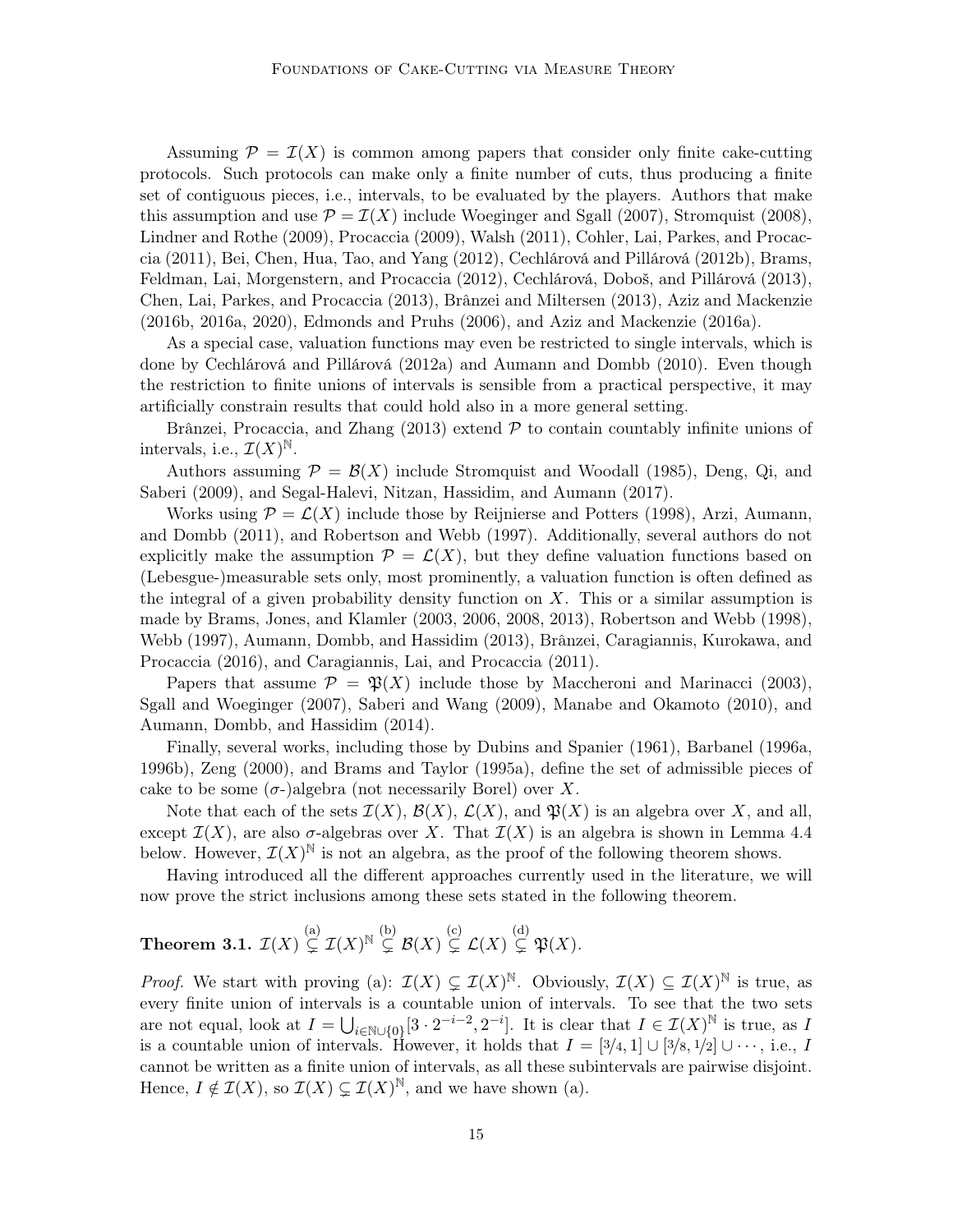In Lemma 2.10 and Definition 2.11, we have seen that  $\mathcal{B}(X) = \sigma(\mathcal{Q}(X))$  where  $\mathcal{Q}(X)$  is the family of all intervals within X. Since a  $\sigma$ -algebra is stable under (finite and countable) unions, we get  $\mathcal{I}(X) \subseteq \sigma(\mathcal{Q}(X)) = \mathcal{B}(X)$ . Using again the stability of a  $\sigma$ -algebra under countable unions, we arrive at  $\mathcal{I}(X)^{\mathbb{N}} \subseteq \mathcal{B}(X)$ .

Since, however,  $\mathbb{Q} \cap X \in \mathcal{B}(X)$  is true, as  $\mathbb{Q} \cap X$  can be written as a countable union of intervals that each contain one element, it must hold that  $\overline{Q \cap X} \in \mathcal{B}(X)$  by the definition of a  $\sigma$ -algebra. However, the irrational numbers  $\overline{Q \cap X}$  in X cannot be written as a countable union of intervals, since every interval containing more than one element immediately contains a rational number. Therefore,  $\mathcal{I}(X)^{\mathbb{N}}$  is not an algebra and  $\mathcal{I}(X)^{\mathbb{N}} \neq \mathcal{B}(X)$  holds, proving (b).

The inclusion  $\mathcal{B}(X) \subseteq \mathcal{L}(X)$  holds by definition, as all Borel sets are Lebesgue-measurable. However, there are Lebesgue-measurable sets that are not Borel-measurable: Observe that the cardinality of  $\mathcal{L}(X)$  is the cardinality of  $\mathfrak{P}(X)$  (which is  $2^{\mathfrak{c}} > \mathfrak{c}$ ), whereas there are only continuum-many (i.e., c, the cardinality of X) Borel sets (see Schilling, 2017, Appendix G, Corollary G.7). This proves (c). An alternative direct construction can be based on the Cantor function, also known as the *devil's staircase* (see Schilling & Kühn, 2021, p. 153, Example 7.20).

Finally, the power set  $\mathfrak{P}(X)$  trivially contains all other families of sets considered earlier. Nevertheless, there are sets in  $\mathfrak{P}(X)$  that are not Lebesgue-measurable, for example the Vitali set that we introduced in Example 1.2, so  $\mathcal{L}(X) \neq \mathfrak{P}(X)$ , and we have (d).  $\Box$ 

#### 4. Discussion

Taking  $\mathcal{P} = \mathcal{I}(X)$  as domain for a valuation v and a protocol involving a finite number of cuts is always possible. If we are open-ended or even infinite, the naive choice  $\mathcal{P} = \mathcal{I}(X)^{\mathbb{N}}$ is problematic, as  $\mathcal{I}(X)^{\mathbb{N}}$  is not an algebra and thus does not even satisfy the minimum requirements for  $P$  as described in the first paragraph of Section 2.1.

From a theoretical point of view, however, the choice  $\mathcal{P} = \mathcal{I}(X)$  may be unnecessarily restrictive, especially in light of the fact that we also want to use infinite cake-cutting protocols. Therefore, a larger set  $P$  may be desirable, perhaps even larger than  $\mathcal{I}(X)^{\mathbb{N}},$ which (as we have seen) has disqualified itself.

We start our discussion by explicating why  $\mathcal{P} = \mathfrak{P}(X)$  is a bad choice and we then provide arguments for a better option, namely the Borel  $\sigma$ -algebra  $\mathcal{P} = \mathcal{B}(X)$ .

#### 4.1 Taming  $\mathfrak{P}(X)$  with Exotic Contents via Banach Limits

If one boldly desires to define valuation functions on the set  $\mathfrak{P}(X)$  of all subsets of the cake, it remains to be shown that this indeed is possible. We have seen that the commonly used valuation functions represented via boxes, as depicted in Figure 2, are not capable of evaluating every piece of cake in  $\mathfrak{P}(X)$ . Hence, in this section we aim to define a valuation function capable of evaluating *every* possible piece of cake in  $\mathfrak{P}(X)$ .

Let us begin with a negative result.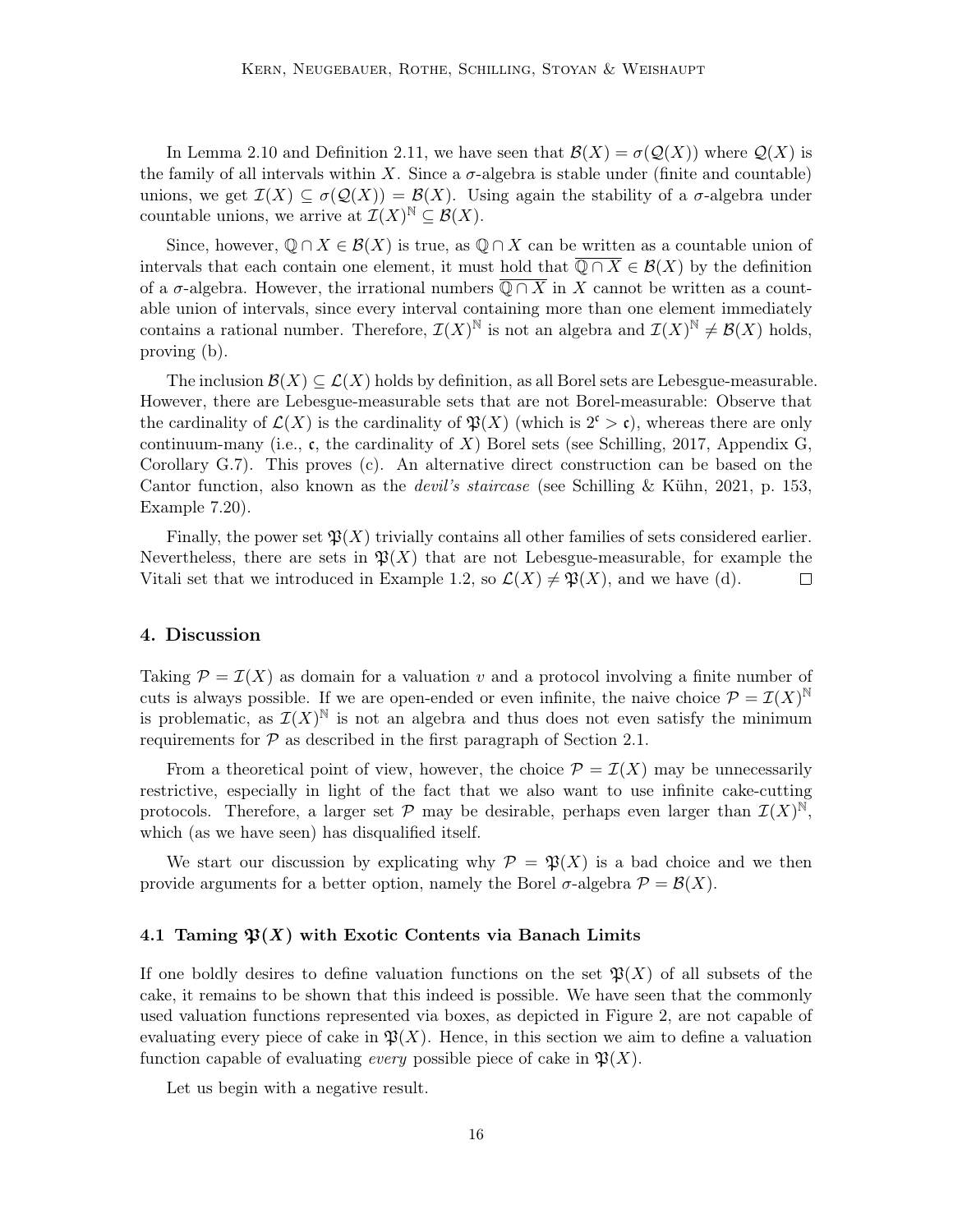# 4.1.1 A Negative Result

Using axiomatic set theory one can show that there cannot be a valuation  $v$  of the standard cake  $X = [0, 1]$  which

- is defined on all of  $\mathfrak{P}(X)$ ,
- is  $\sigma$ -additive, and
- is divisible, hence satisfies  $v({x}) = 0$  for any  $x \in X$ .

This is the consequence of a result by Ulam, and it requires that the continuum hypothesis holds true, see the books by Oxtoby (1980, p. 26, Proposition 5.7) or Schilling and Kühn (2021, pp. 132–3, Example 6.15).

This means that we should look for finitely additive valuations if we want to admit all pieces of cake. Let us formally define a valuation function  $\mu$  on  $\mathfrak{P}(X)$  satisfying the requirements  $(M), (A),$  and  $(D)$  from Definition 2.2. To do so, in a first step, we must choose an arbitrary sequence  $(x_i)_{i\in\mathbb{N}}$  of pairwise distinct elements from X. For every  $A\subseteq X$ , we define a mapping  $f_A: \mathbb{N} \to [0,1]$  with

$$
n \mapsto f_A(n) = \frac{|A \cap \{x_1, \dots, x_n\}|}{n},
$$

where |B| denotes the cardinality of any set B. That is,  $f_A(n)$  describes the relative frequency of the first n elements of  $(x_i)_{i\in\mathbb{N}}$  being in A. For some sets A the limit  $\lim_{n\to\infty} f_A(n)$ does exist, but it may not exist for other sets A. We can, however, use the Banach limits, that we will now introduce.

#### 4.1.2 Banach Limits

We will need a nonconstructive way to extend linear maps. The key result is the standard Hahn–Banach theorem, which is well-known from functional analysis (see, e.g., Rudin, 1991, Theorem 3.2), so we need to go on a quick excursion into functional analysis.

**Theorem 4.1.** Assume that  $(Y, \|\cdot\|)$  is a normed vector space and  $L : M \to \mathbb{R}$  a linear functional, which is defined on a linear subspace  $M \subseteq Y$  satisfying  $|Lx| \leq \kappa ||x||$  for all  $x \in M$  with a universal constant  $\kappa = \kappa_L \in (0,\infty)$ . Then there is an extension  $\tilde{L}: Y \to \mathbb{R}$ such that  $\tilde{L}$  is again linear and satisfies  $|\tilde{L}x| \leq \kappa ||x||$  for all  $x \in Y$  with the same constant  $\kappa = \kappa_L$  as before.

With a little more effort, but essentially the same proof, we can replace the norm  $||x||$ (respectively,  $\kappa ||x||$ ) by a general sublinear map  $p : Y \to \mathbb{R}$ . Sublinear means that  $p(\alpha x) =$  $\alpha p(x)$  and  $p(x + y) \leq p(x) + p(y)$  for all  $x, y \in Y$  and  $\alpha \geq 0$ . In this case, the extension of  $Lx \leq p(x)$  satisfies  $-p(-x) \leq Lx \leq p(x)$ . Note that p is only positively homogeneous, i.e., it may happen that  $-p(-x) \neq p(x)$ .

The proof is nonconstructive and, at least for nonseparable spaces  $Y$ , relies on the axiom of choice.

We will use the Hahn–Banach theorem for the space of bounded sequences  $\ell^{\infty}([0,\infty)) =$  ${x = (x_n)_{n \in \mathbb{N}} \subset [0, \infty) | ||x||_{\infty} < \infty}$ , where  $||x||_{\infty} = \sup_{n \in \mathbb{N}} x_n$  is the uniform norm. Note that  $(\ell^{\infty}([0,\infty)), \| \cdot \|_{\infty})$  is a nonseparable space.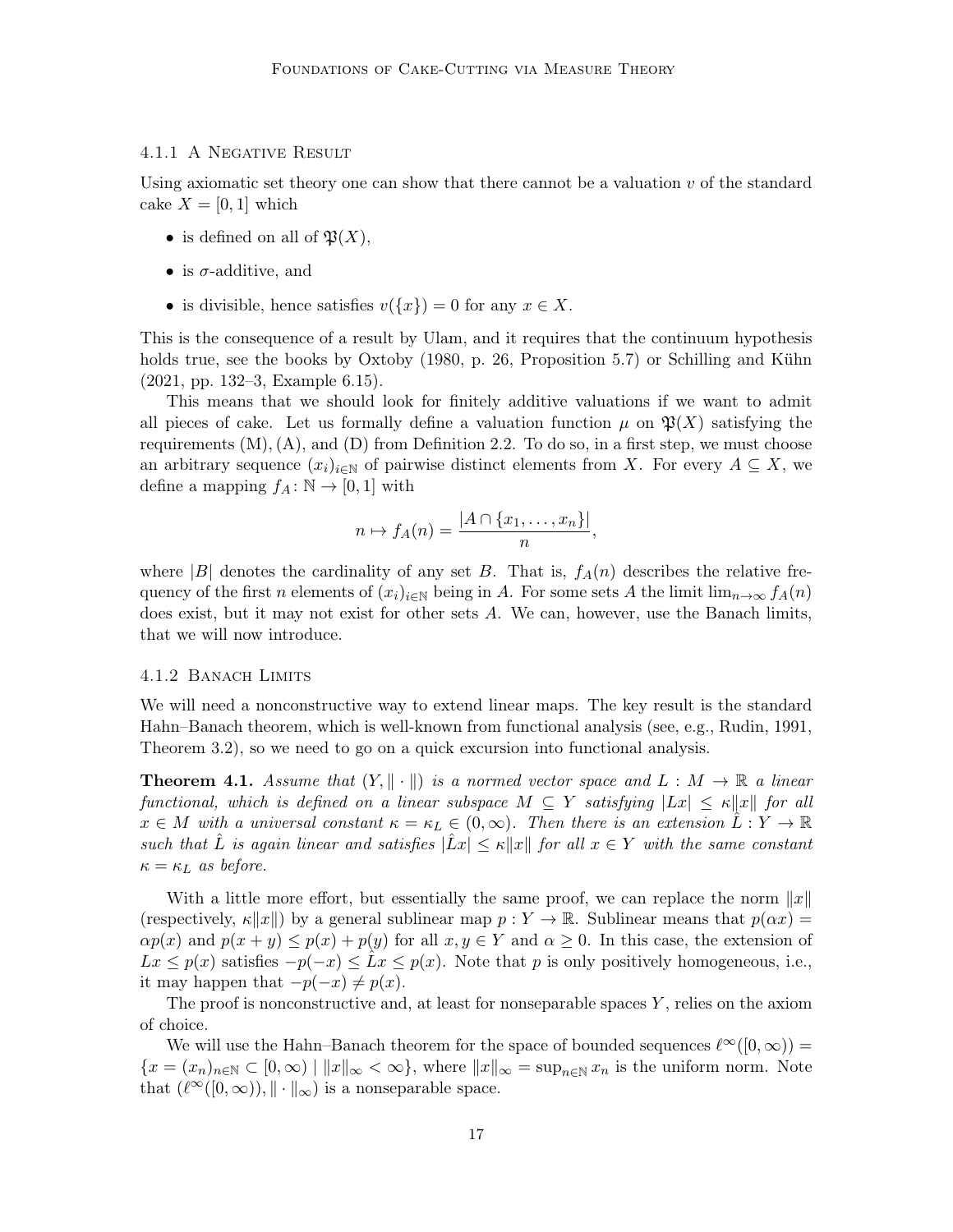A prime example of a bounded linear functional is the limit: Consider those  $x =$  $(x_n)_{n\in\mathbb{N}}\in\ell^{\infty}([0,\infty))$  where  $L(x):=\lim_{n\to\infty}x_n=x$  exists in the usual sense. It is common to write  $c([0,\infty)) = \{x \in \ell^{\infty}([0,\infty)) \mid \lim_{n\to\infty} x_n \text{ exists}\}.$  Clearly,  $\lim_{n\to\infty} x_n =$  $\limsup_{n\to\infty} x_n \leq \sup_{n\in\mathbb{N}} x_n$ , so that L is a bounded linear functional on  $M = c([0,\infty)) \subset$  $Y = \ell^{\infty}([0,\infty))$ , and we can extend it to all of Y as the **Banach limit**, i.e.,

$$
\underset{n \to \infty}{\text{LIM}} x_n := \begin{cases} \lim_{n \to \infty} x_n & \text{if } x \in c([0, \infty)), \\ \hat{L}(x) & \text{if } x \in \ell^{\infty}([0, \infty)) \setminus c([0, \infty)). \end{cases}
$$

Using the addition to the Hahn–Banach theorem with  $p(x) := \limsup_{n \to \infty} x_n$  and the observation that  $\lim_{n\to\infty}x_n$  exists if, and only if,  $\liminf_{n\to\infty}x_n = \limsup_{n\to\infty}x_n \in [0,\infty)$ , we can choose the extension  $\tilde{L}$  in such a way that

$$
\liminf_{n \to \infty} x_n \leq \limsup_{n \to \infty} x_n \leq \limsup_{n \to \infty} x_n.
$$

The construction of Banach limits is a typical application of the Hahn–Banach extension theorem, hence the axiom of choice. The appearance of these two concepts in this context is not an accident. The seminal paper of Banach (1923) (see also Banach, 1932, Chapter II.§1) proves what we now call the "Hahn–Banach extension theorem for linear functionals" in order to solve Lebesgue's (1904, Chapter VII.ii) *problème de la mésure* which asks for the existence of an additive, or  $\sigma$ -additive, translation invariant measure on  $\mathfrak{P}(\mathbb{R}^n)$ . The answer depends on the dimension: In dimension  $n \geq 3$ , it is always negative (because of the Banach–Tarski paradox), whereas in dimensions 1 and 2 it is negative if the measure is to be  $\sigma$ -additive (because of Vitali-type constructions, cf. Example 1.2). More on this can be found in the books by Wagon (1985, Chapter 10) and Schilling and Kühn (2021, Example 7.31).

There is a deep connection between the underlying group structure of the space  $\mathbb{R}^n$  and Lebesgue's measure problem (this was discovered by von Neumann, 1929). Following M. M. Day, a group G which allows for finitely additive, (left-)translation invariant measures on all of  $\mathfrak{P}(\mathbb{G})$  is nowadays called **amenable** – a pun combining the actual meaning of the word ("nice, comfortable") with its pronunciation which reminds of "mean value" or measure. The axiom of choice, which is needed for Hahn–Banach, can also be used to construct extensions of measures defined on a sub-algebra  $\mathcal{A}_0$  of an algebra  $\mathcal{A}$ . It is known that this extendability, essentially, is equivalent to the Hahn–Banach theorem (cf. Wagon, 1985, Theorem 10.11 and Corollary 13.6) describing its axiomatic strength.

#### 4.1.3 From Banach Limits to Valuation Functions

Having defined and discussed Banach limits, we will now use them to construct a valuation function

$$
\mu: \mathfrak{P}(X) \to [0,1], \quad A \mapsto \underset{n \to \infty}{\text{LIM}} f_A(n).
$$

It is clear that  $\mu(A)$  is additive since both the limit and the Banach limit are additive, so property (A) from Definition 2.2 is satisfied. In the following lemma we show that  $\mu$  satisfies property (D). At first glance, this seems to contradict Corollary 2.8. But divisibility (D) involves the domain of the valuation, and the proof of the lemma shows that we have almost no control on the set  $A_{\alpha} \subseteq A$  which achieves divisibility. That means, the following phenomenon is symptomatic for having a "too big domain."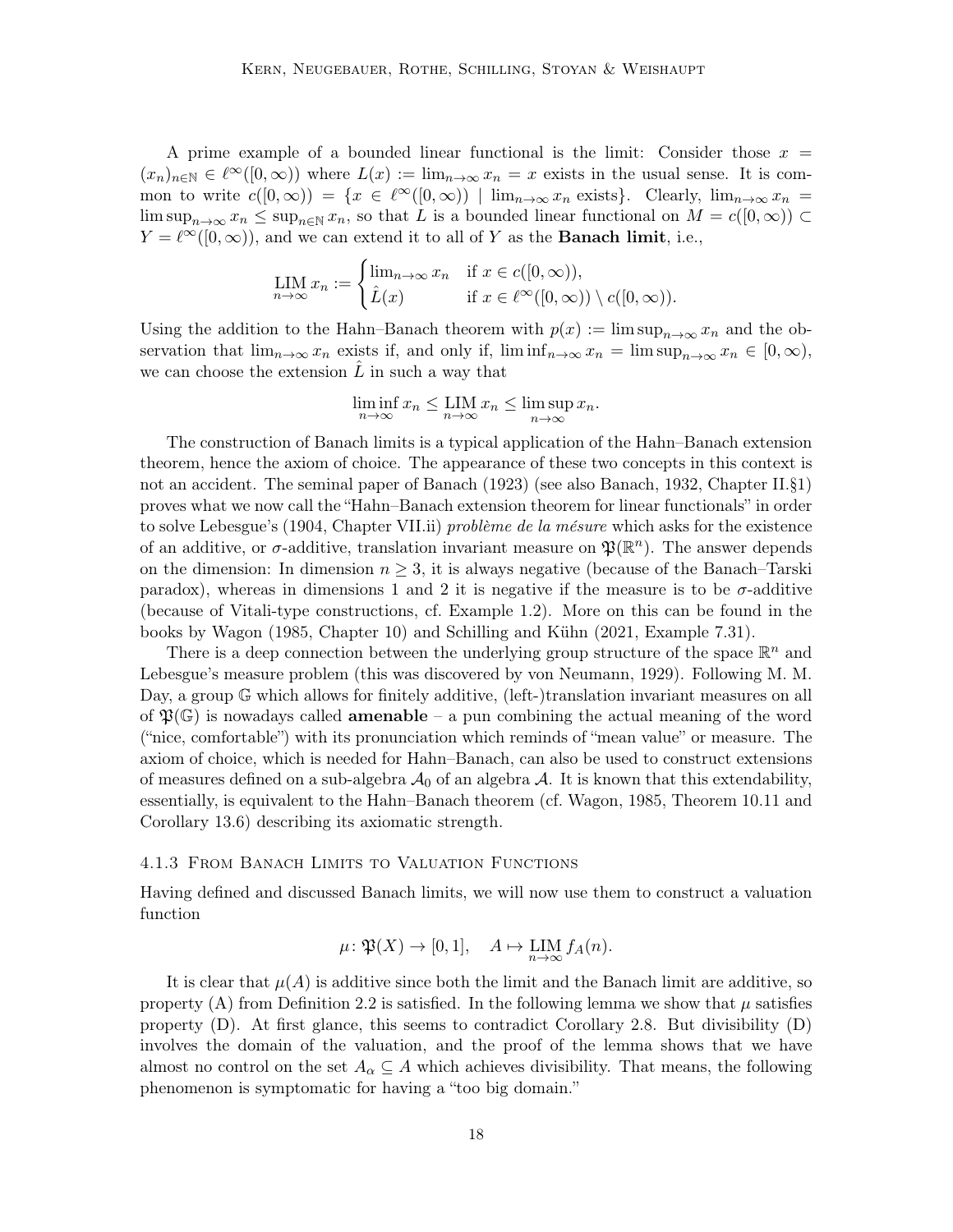**Lemma 4.2.** For every  $A \in \mathfrak{P}(X)$  with  $\mu(A) > 0$  and every real number  $\alpha \in [0,1]$ , there exists a subset  $A_{\alpha} \subseteq A$  in  $\mathfrak{P}(X)$  such that  $\mu(A_{\alpha}) = \alpha \mu(A)$ .

*Proof.* If  $\mu(A) > 0$  then A must contain an infinite number of points of the underlying sequence, say  $A \cap \{x_1, x_2, \ldots\} = \{x_{i(1)}, x_{i(2)}, \ldots\}$  for some increasing sequence  $(i(k))_{k \in \mathbb{N}}$ of integers. By assumption,  $A \cap \{x_1, x_2, \ldots, x_n\} = \{x_{i(1)}, \ldots, x_{i(m)} \mid i(m) \leq n\}$ , and so  $\mu(A) = \text{LIM}_{n \to \infty} \frac{1}{n}$  $\frac{1}{n}|\{x_{i(1)},\ldots,x_{i(m)} \mid i(m) \leq n\}|$ . We have to construct a set  $B \in \mathfrak{P}(A)$ such that  $\text{LIM}_{n\to\infty} f_B(n) = \alpha \mu(A)$  for fixed  $\alpha \in [0,1]$ .

The key observation in this proof is the fact that for any nonnegative rational number  $k/n$  with  $k < n$ , we have

$$
\frac{k}{n+1} < \frac{k}{n} < \frac{k+1}{n+1},
$$

i.e., the quantity  $f_B(n) = \frac{1}{n} |B \cap \{x_{i(1)}, \ldots, x_{i(m)} \mid i(m) \leq n\}|$  decreases if we jack up  $n \to$  $n+1$  and the numerator does not increase, i.e., if  $i(m+1) > n+1$  or if  $x_{i(m+1)} = x_{n+1} \notin B$ , and it increases if we jack up  $n \to n+1$  and  $x_{i(m+1)} = x_{n+1} \in B$ .

Fix  $\alpha \in [0,1]$  and observe that we can assume that  $0 < \alpha < 1$ : If  $\alpha = 0$ , we take  $B = \emptyset$ , and for  $\alpha = 1$ , we use  $B = \{x_{i(m)} \mid m \in \mathbb{N}\}\$ . For  $\alpha \in (0, 1)$ , we use a recursive approach.

Since  $\mu(A) = \text{LIM}_{n \to \infty} \frac{1}{n}$  $\frac{1}{n} |\{x_{i(1)}, \ldots, x_{i(m)} | i(m) \leq n\}|$  and  $0 < \alpha < 1$  we must have  $\frac{1}{n(1)}|\{x_{i(1)},...,x_{i(m)} | i(m) \leq n(1)\}| \geq \alpha \mu(A)$  for some  $n(1) \in \mathbb{N}$ . Define  $B_{n(1)} =$  ${x_{i(1)},...,x_{i(m)} | i(m) \leq n(1)}$ , and assume that we have already found a set  $B_n$  such that  $f_{B_n}(n) \ge \alpha \mu(A)$ . Because of the observation at the beginning of the proof, the numbers

$$
\ell_{n+1} := \min \{ k > n \mid f_{B_n}(k) \le \alpha \mu(A) \} \text{ and}
$$
  

$$
u_{n+1} := \min \{ k > \ell_{n+1} \mid f_{A_k}(k) \ge \alpha \mu(A) \text{ for } A_k = B_n \cup \{ x_{i(\ell_{n+1}+1)}, \dots, x_{i(k)} \} \}
$$

are well-defined and satisfy  $\ell_n < u_n < \ell_{n+1} < u_{n+1}$  and  $\ell_{n+1} \to \infty$ . Setting

$$
B_{n+1} = B_n \cup \{x_{i(\ell_{n+1}+1)}, \ldots, x_{i(u_{n+1})}\}
$$

finishes the recursion, and we can define  $B = \bigcup_{n \geq n(1)} B_n$ .

By construction,  $|f_B(n) - \alpha \mu(A)| \leq \ell_{n+1}^{-1}$  holds for  $n > n(1)$ , completing this proof.

We now provide a counterexample that shows that  $\mu$  is not  $\sigma$ -additive. To do so, we define  $A_0 = X \setminus \{x_i \mid i \in \mathbb{N}\}\$ and  $A_i = \{x_i\}$  for  $i \in \mathbb{N}$ . Obviously, for all  $j \in \mathbb{N} \cup \{0\}$ , it holds that  $\mu(A_i) = 0$ , while at the same time we have

$$
\mu\left(\bigcup_{j\in\mathbb{N}\cup\{0\}}A_j\right)=\mu(X)=1,
$$

which means that  $\mu$  is not  $\sigma$ -additive.

The valuation function  $\mu$  defined above may seem to be attractive for cake-cutting. We can interpret the sequence  $(x_i)_{i\in\mathbb{N}}$  as countably many points which are used to evaluate arbitrary pieces of the cake. However, there are multiple drawbacks. First of all, the existence of a Banach limit is only guaranteed if one is willing to accept the validity of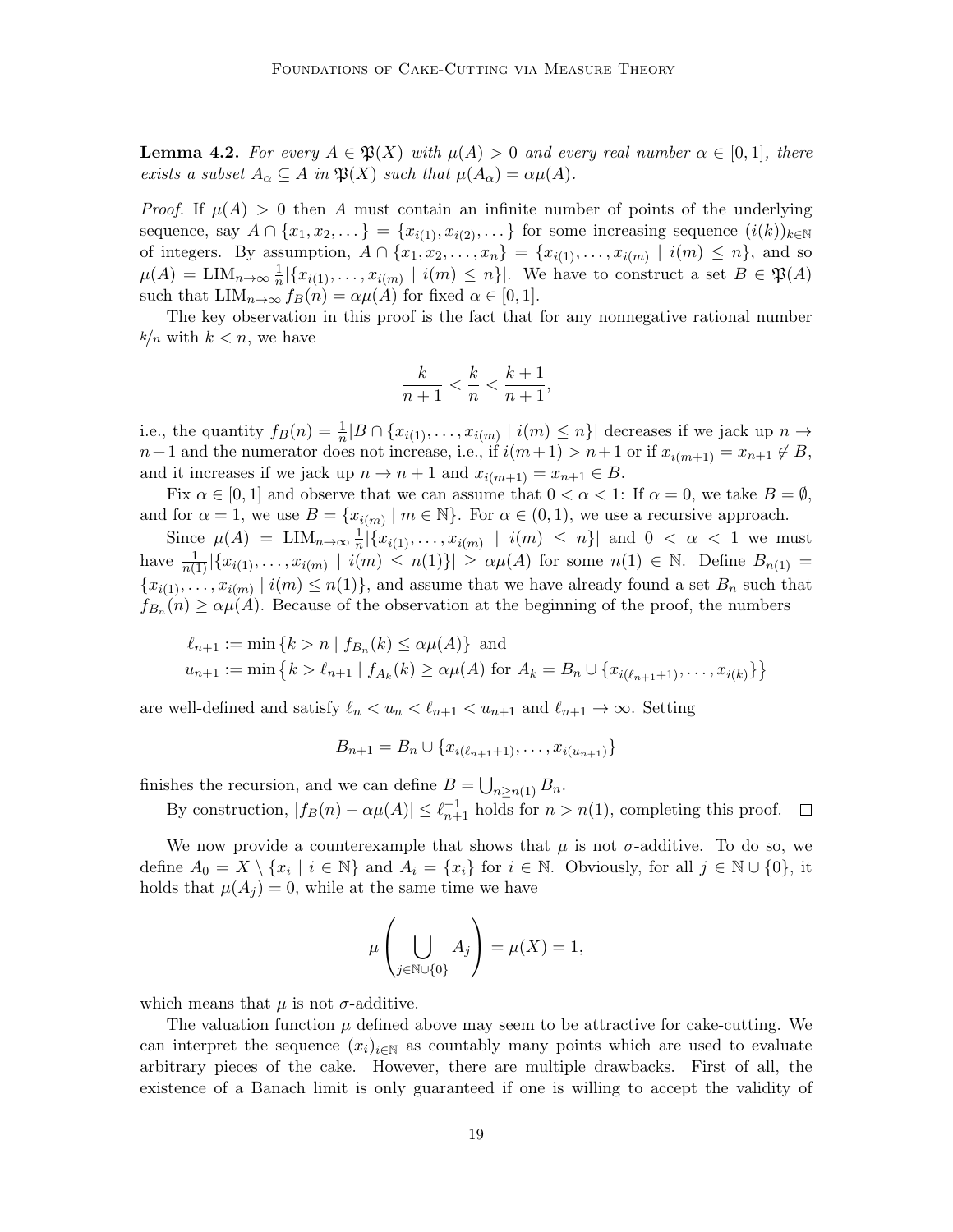the axiom of choice, as already mentioned in Section 4.1.2. Furthermore, until now no explicit nontrivial example of a Banach limit is known. Hence, we cannot calculate  $\mu(A)$  for  $A \in \mathfrak{P}(X)$  if the ordinary limit of  $f_A(n)$  does not exist, as we do not know what the Banach limit looks like.

Thus, although  $\mu$  is theoretically capable of evaluating all pieces of cake in  $\mathcal{P} = \mathfrak{P}(X)$ , it is actually not useful for our purposes. Besides the previously listed mathematical problems, there are also practical problems related to cake-cutting itself. If we would use  $\mu$  as a valid valuation function in cake-cutting, all players would be obliged to precisely define a countable sequence  $(x_i)_{i\in\mathbb{N}}$  of pairwise distinct elements in X and some Banach limit they are using for their valuation functions. When we think of common approaches and results in the cake-cutting literature, this approach seems impractical and not feasible to use.

Hence, finding practically usable valuation functions defined on  $\mathfrak{P}(X)$  seems to remain an open problem. Nonetheless, this section showed that defining more complex valuation functions (compared to the valuation functions represented via boxes) does not solve our initial problem on  $\mathfrak{P}(X)$ . Therefore, in the next section we discuss an alternative solution, namely, reducing  $P$  in size from  $\mathfrak{P}(X)$  to a smaller subfamily contained in  $\mathfrak{P}(X)$ .

#### 4.2 Borel  $\sigma$ -Algebra

We recommend to use  $\mathcal{P} = \mathcal{B}(X)$  as the most useful family of all admissible pieces of cake. As shown in Theorem 3.1, the Borel  $\sigma$ -algebra  $\mathcal{B}(X)$  (strictly) contains  $\mathcal{I}(X)$  as well as  $\mathcal{I}(X)^{\mathbb{N}}$ , but is strictly smaller than  $\mathcal{L}(X)$  and  $\mathfrak{P}(X)$ .

In general, the Borel  $\sigma$ -algebra can become quite large and complicated if the base set is not countable, as is the case for  $X = [0,1] \subset \mathbb{R}$ . In particular, one needs transfinite induction to "construct" all Borel sets. This means that, in general, we cannot construct a valuation  $\mu$  on  $\mathcal{B}(X)$  by explicitly assigning a value  $\mu(A)$  to every element  $A \in \mathcal{B}(X)$  nor give a recursive algorithm to construct  $\mu(A)$ , as the  $\sigma$ -algebra is simply too large. Instead, one can describe the valuation on a suitable generator of the  $\sigma$ -algebra and use Carathéodory's extension theorem, stated previously as Theorem 2.13.

Let us show here that the box-based valuation functions are  $\sigma$ -additive valuations on  $\mathcal{I}(X)$  and that  $\mathcal{I}(X)$  is an algebra. In this case, we can use Carathéodory's extension theorem to extend the valuation functions to measures on  $\sigma(\mathcal{I}(X)) = \mathcal{B}(X)$ . Since the valuation functions are  $\sigma$ -finite, it follows that this extension is unique. Hence, by providing a box-based valuation function, we obtain a unique measure on  $\mathcal{B}(X)$ . Thus  $\mathcal{P} = \mathcal{B}(X)$  is a good solution to our problem.

Let us formalize the box-based valuation functions. A box-based valuation function  $\mu$ partitions the complete cake  $X$  into a finite number of pairwise disjoint subintervals, where each subinterval is allocated a finite number of boxes of equal height. We denote the set of all subintervals which  $\mu$  uses by

$$
\mathcal{I}_{\mu} = \{I_1 = [a_1, b_1), \dots, I_{n-1} = [a_{n-1}, b_{n-1}), I_n = [a_n, b_n]\},\
$$

where  $\bigcup_{i=1}^n I_i = X$  and we have  $I_i \cap I_j = \emptyset$  for all i and j,  $1 \leq i < j \leq n$ . Furthermore, denote by  $\psi_i \in \mathbb{N}$ , for  $1 \leq i \leq n$ , the number of boxes allocated to an interval  $I_i$  by  $\mu$  and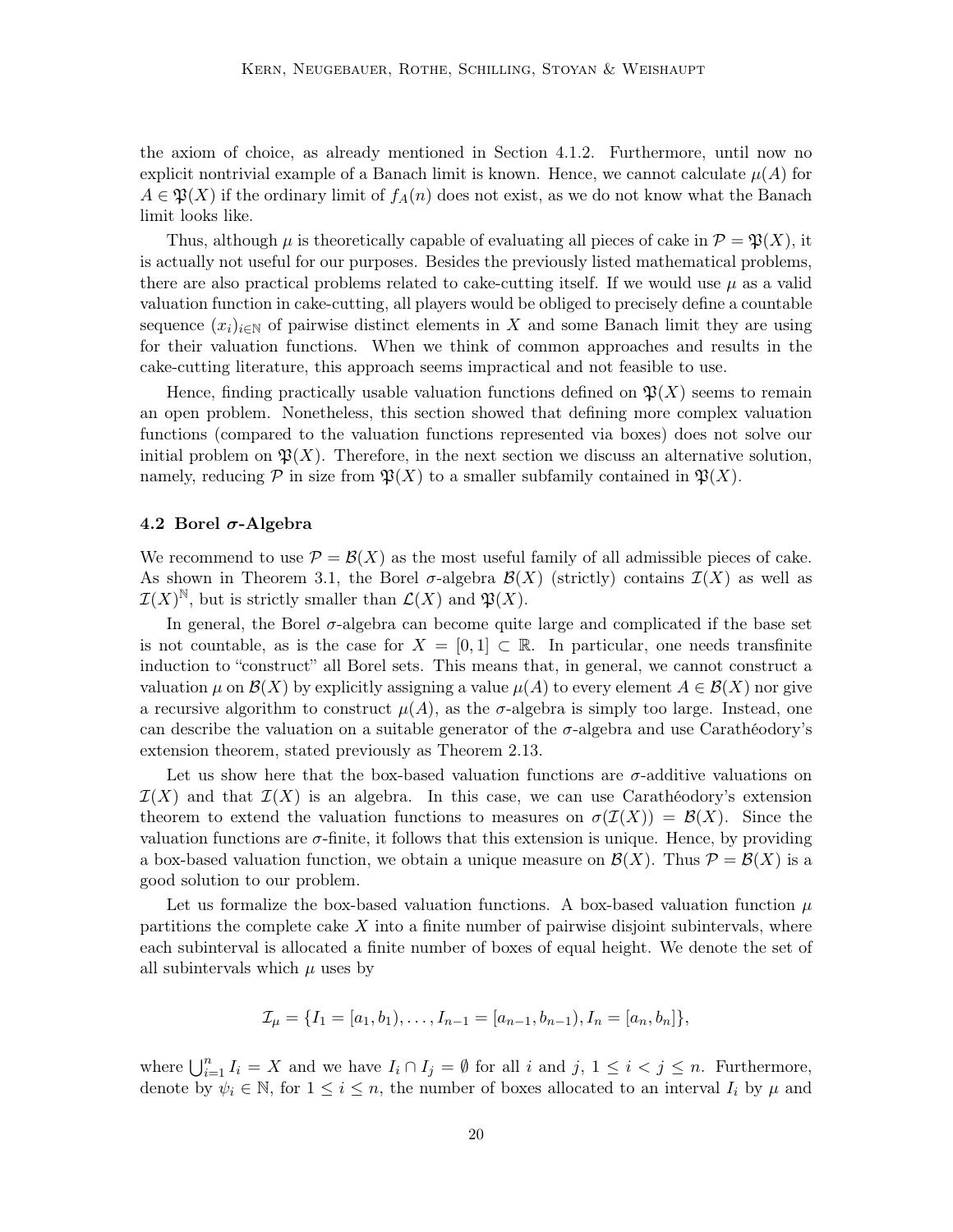denote by  $\psi_{\mu} = \sum_{i=1}^{n} \psi_i$  the total number of boxes. This gives the following weight function

$$
p(x) := \frac{1}{\psi_{\mu}} \sum_{i=1}^{n} \frac{\psi_{i}}{\lambda(I_{i})} \mathbf{1}_{I_{i}}(x) = \frac{1}{\psi_{\mu}} \sum_{i=1}^{n} \frac{\psi_{i}}{b_{i} - a_{i}} \mathbf{1}_{I_{i}}(x).
$$

Note that  $p(x)$  is a Borel-measurable function, which is a probability density, i.e.,  $\int_0^1 p(x) dx =$ 1. Since  $\mu$  is a Lebesgue measure with a weight, we cannot define it on all of  $\mathfrak{P}(X)$ , but we may extend it easily onto  $\mathcal{B}(X)$  using integration: Define  $\mu: \mathcal{B}(X) \to [0,1]$  as

$$
B \mapsto \mu(B) := \int_B p(x) \, dx.
$$

In particular, if  $B \in \mathcal{I}(X)$  is a finite union of intervals in X, we see that

$$
B \cap I_i = \bigcup_{j=1}^{n(B,i)} \langle c_j^i, d_j^i \rangle, \quad i = 1, 2, \dots n
$$

for suitable  $n(B, i) \in \mathbb{N}$ , and

$$
\mu(B) = \frac{1}{\psi_{\mu}} \sum_{i=1}^{n} \left[ \frac{\psi_{i}}{b_{i} - a_{i}} \sum_{j=1}^{n(B,i)} (d_{j}^{i} - c_{j}^{i}) \right].
$$

**Example 4.3.** Referring back to the box-based valuation function  $\nu$  from Figure 2 on page 4, we obtain

$$
\mathcal{I}_{\nu} = \{I_1 = [0, 1/6), I_2 = [1/6, 2/6), \dots, I_6 = [5/6, 1]\}.
$$

Also, we have  $\psi_1 = 2$ ,  $\psi_2 = 1$ ,  $\psi_3 = 5$ ,  $\psi_4 = 2$ ,  $\psi_5 = 4$ ,  $\psi_6 = 3$ , and  $\psi_\nu = 17$ . For  $B = [0, 2/6]$ , we obtain

$$
\nu(B) = \frac{1}{\psi_{\nu}} \sum_{i=1}^{6} \left[ \frac{\psi_{i}}{b_{i} - a_{i}} \sum_{j=1}^{n(B,i)} (d_{j}^{i} - c_{j}^{i}) \right]
$$
  
=  $\frac{1}{17} \left( \frac{2}{1/6} \cdot (1/6 - 0) + \frac{1}{1/6} \cdot (2/6 - 1/6) + \frac{5}{1/6} \cdot 0 + \frac{2}{1/6} \cdot 0 + \frac{4}{1/6} \cdot 0 + \frac{3}{1/6} \cdot 0 \right)$   
=  $\frac{3}{17}$ .

Now, let us briefly check the obvious fact that  $\mathcal{I}(X)$  is an algebra over X.

**Lemma 4.4.**  $\mathcal{I}(X)$  is an algebra over X.

*Proof.* Obviously, it holds that  $\emptyset, X \in \mathcal{I}(X)$ . Now, let  $A, B \in \mathcal{I}(X)$ . Then we can write  $A = \bigcup_{i=1}^{n} I_i$  and  $B = \bigcup_{j=1}^{m} I_j$ . Furthermore, we have

$$
A \cup B = \left(\bigcup_{i=1}^{n} I_i\right) \cup \left(\bigcup_{j=1}^{m} I_j\right) = \bigcup_{i=1}^{k} J_i \in \mathcal{I}(X)
$$

for appropriate  $J_i \in \mathcal{I}(X), 1 \leq i \leq k$ , as the union of finitely many intervals can again be written as a finite union of pairwise distinct intervals. Lastly,  $A \setminus B \in \mathcal{I}(X)$  holds by the same argument as before. Therefore,  $\mathcal{I}(X)$  is an algebra over X.  $\Box$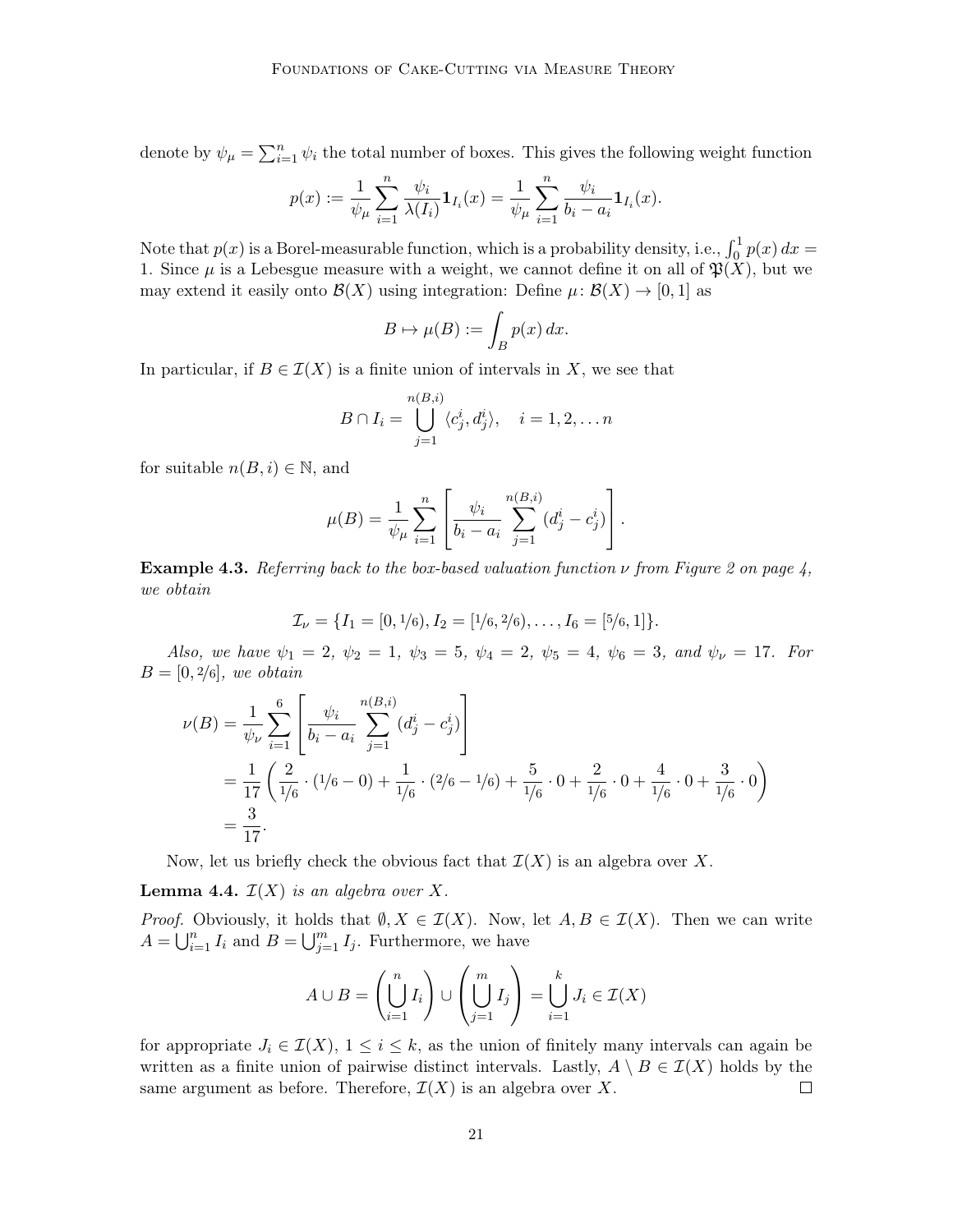Summing up,  $\mathcal{B}(X)$  is recommended as a very good choice for  $\mathcal{P}$ , since this choice enables us to use box-based valuation functions and their extensions as measures. It also enables us to use any Borel-measurable probability density – not only piecewise continuous densities – to define a divisible valuation function on  $\mathcal{B}(X)$  which is an absolutely continuous probability measure with respect to Lebesgue measure. In this case, a further extension to  $\mathcal{L}(X)$  is also possible, but the enrichment by subsets of Borel null sets (which are evaluated zero) has no additional benefit.

#### 5. Conclusion and Some Further Technical Remarks

Among the questions we have tried to answer are:

- (i) Which subsets of [0, 1] should be considered as pieces of cake? Only finite unions of intervals or more general sets?
- (ii) If valuation functions are considered as set-functions as studied in measure theory, should they be  $\sigma$ -additive or only finitely additive?

A related interesting question is:

(iii) Which continuity property<sup>3</sup> should be used for a valuation?

For the standard cake  $X = [0, 1]$ , the natural choices are either *divisibility* (D) or absolute continuity with respect to Lebesgue measure. Obviously, absolute continuity implies continuity. There is a partial converse to this assertion: The notions of continuity and divisibility coincide (cf. Corollary 2.8) and the distribution function  $F_v(x)$  of a continuous valuation can be represented as a sum of the form  $F_v(x) = \int_0^x f(t) dt + v^{\text{sc}}([0, x])$ ; this means that it has an absolutely continuous part and a continuous-singular part, see the discussion in the paragraph on "General Measures" following Definition 2.12. For an abstract cake, one should replace divisibility (D) by the notion of sliceability, which is equivalent to condition (DD) by Theorem 2.16, see Section 2.3 and Schilling and Stoyan (2016).

While one can define the Dirac and counting measures for all sets in  $\mathfrak{P}(X)$ , there is no way to define a geometrically sensible (and  $\sigma$ -additive [in dimensions one and two] or finitely additive [in all higher dimensions]) notion of "volume" for all sets – if we accept the validity of the axiom of choice. One can even show that the axiom of choice is equivalent to the existence of non-measurable sets (cf. Ciesielski, 1989, p. 55).

Our findings result in concrete recommendations for cake-cutters. For a finitely additive valuation v on the standard cake  $X = [0, 1]$  (or indeed any one-dimensional cake) equipped with the algebra  $\mathcal{I}(X)$  generated by the intervals, divisibility (D) is equivalent to atomfreeness or the continuity of the distribution function  $F_v(x) = v([0, x])$ , cf. Corollary 2.8. For an abstract cake and a finitely additive valuation  $v$ , divisibility  $(D)$  should be replaced by

<sup>3.</sup> A valuation  $\mu$  is called absolutely continuous with respect to Lebesgue measure  $\lambda$  if every Borel-measurable  $\lambda$ -null set is also a  $\mu$ -null set; this is equivalent to the existence of an integrable density function  $f \geq 0$  such that  $\mu(B) = \int_B f(x) dx$  for all  $B \in \mathcal{B}(X)$ .  $\mu$  is said to be **continuous** if its distribution function  $F_{\mu}(x) = \mu(-\infty, x]$  is continuous. Note that the notions of **continuity** and atom-freeness coincide in the one-dimensional case.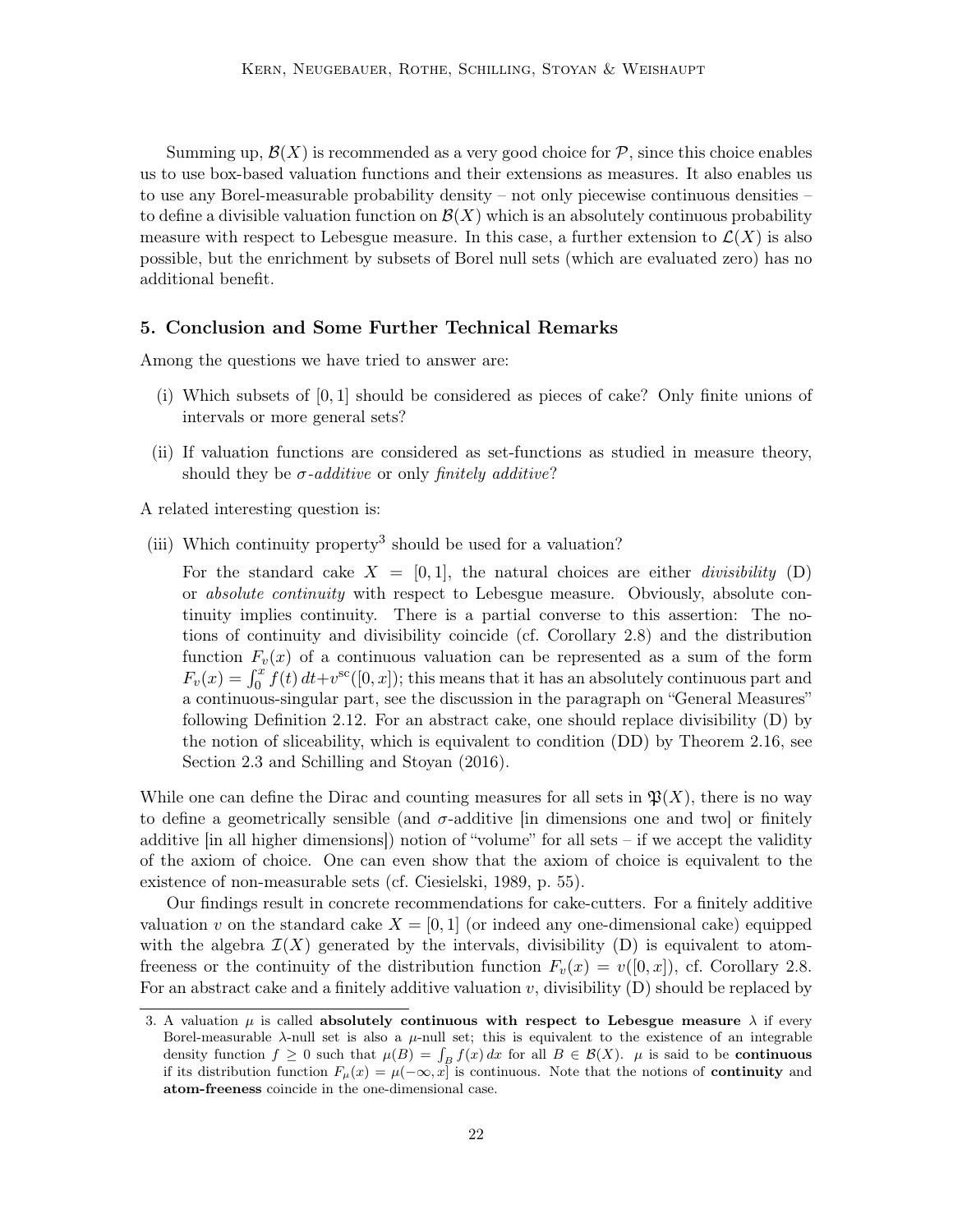sliceability (DD), which is equivalent to v being atom-free; if v is even  $\sigma$ -additive, conditions (D) and (DD) coincide, see Theorem 2.16 and Corollary 2.17.

All of this breaks down, however, if we consider finitely additive valuations on too big domains, say  $\mathcal{P} = \mathfrak{P}(X)$ : Even for the standard cake there are divisible, finitely additive but not  $\sigma$ -additive valuations, see Lemma 4.2.

We have also discussed in detail the measure-theoretic notions and results that are relevant for the foundations of cake-cutting, for both the standard cake and abstract cakes, including the notions of  $\sigma$ -additivity, the Borel  $\sigma$ -algebra, and Carathéodory's extension theorem (Theorem 2.13). We emphasized the importance of the Hahn–Banach theorem and the underlying axiom of choice if one needs to evaluate arbitrary pieces of cake which are not Borel or Lebesgue sets.

Banach, who can be seen as one of the founding fathers of the field of cake-cutting,  $4$ might perhaps have appreciated the close connection between his work in measure theory and in cake-cutting. For future work, we suggest to study which implications our findings may have on existing or on yet-to-be-designed cake-cutting algorithms.

To conclude, we have surveyed the existing rich literature on cake-cutting algorithms and have identified the most commonly used choices of sets consisting of what is allowed as pieces of cake. After showing that these five most commonly used sets are distinct from each other, we have discussed them in comparison. In particular, we have argued that  $\mathfrak{P}(X)$ is too general to define a (practically or theoretically) useful valuation function on it. And finally, we have reasoned why we recommend the Borel  $\sigma$ -algebra  $\mathcal{B}(X)$  as a very good choice and how to construct, using Carathéodory's extension theorem, a measure on  $\mathcal{B}(X)$  that cake-cutters can use to handle their box-based and even more general valuation functions.

For a pragmatic approach to cake-cutting on the standard cake  $X = [0, 1]$ , the following five points are important:

- 1. If one is interested in a fixed number of players and a fixed number of cuts, any additive valuation v defined on the algebra of intervals  $\mathcal{I}(X)$  will do.
- 2. If the players take rounds and if the protocol is open-ended or infinite,<sup>5</sup> the finite additivity of the valuation v needs to be strengthened to  $\sigma$ -additivity, and the domain of the valuation should contain the Borel  $\sigma$ -algebra  $\mathcal{B}(X)$  – this is the smallest  $\sigma$ algebra containing  $\mathcal{I}(X)$ .
- 3. If the valuation v on  $\mathcal{I}(X)$  is divisible, measure theory guarantees that one is automatically in the situation described in item 2, i.e., the proper domain of (the extension of) v is the Borel  $\sigma$ -algebra  $\mathcal{B}(X)$ .

<sup>4.</sup> Indeed, Steinhaus (1948) presents the so-called last-diminisher procedure that is due to his students Banach and Knaster and guarantees a proportional division of the cake among any number of players.

<sup>5.</sup> For example, prior to the celebrated finite bounded envy-free cake-cutting protocol due to Aziz and Mackenzie (2016a, 2020), the cake-cutting protocol of Brams and Taylor (1995b) was the best protocol known to guarantee envy-freeness for any number of players. They argue that the allocation must become envy-free at some (unknown) finite stage, which is why their protocol is considered to be a finite unbounded envy-free procedure only. And yet, being open-ended, it is in some sense even an infinite procedure that describes an infinite process. Similarly, it is reasonable to conjecture that some moving-knife procedures can be converted to discrete procedures that require infinitely many cuts.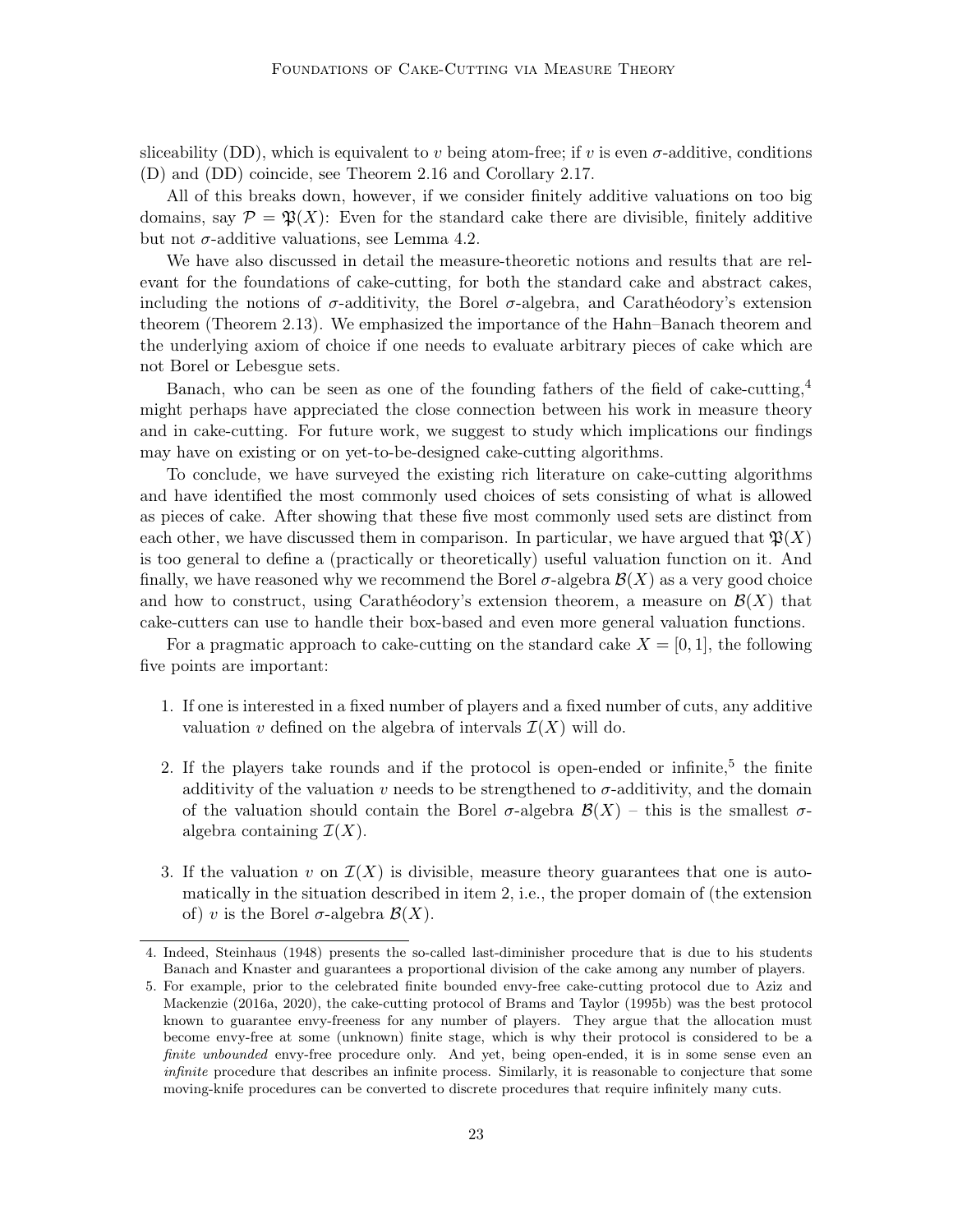- 4. If one wants to extend the domain of the valuation v beyond  $\mathcal{B}(X)$ , things become difficult: On the one hand, it is quite tricky to "construct" sensible valuations – unless we are happy with "rather simple" valuations like countable sums of point masses  $v = \sum_{i \in \mathbb{N}} p_i \delta_{x_i}, \sum_{i \in \mathbb{N}} p_i = 1, (x_i)_{i \in \mathbb{N}} \subseteq [0,1],$  but these are obviously not divisible – and, on the other hand, they are not well-behaved, touching the very basis of axiomatic set theory.
- 5. The tools provided by measure theory are powerful enough to handle even abstract cakes.

# Acknowledgments

We thank William S. Zwicker for helpful discussions. This work was supported in part by DFG grants RO-1202/14-2, RO-1202/21-1 and SCHI-419/11-1, NCN 2018/31/G/ST1/02252 (DFG-NCN Beethoven Classic 3). The second author was a member of the PhD-programme "Online Participation," supported by the North Rhine-Westphalian funding scheme "Forschungskollegs."

# Appendix A. An Alternative Example Illustrating the Cantor Dust

**Example A.1** (Cantor dust; Cantor's ternary set). Write the elements  $x \in [0,1]$  of the cake  $X = [0, 1]$  as ternary numbers, i.e., in the form

$$
x = \sum_{n \in \mathbb{N}} \frac{x_n}{3^n} \simeq 0 \cdot x_1 x_2 x_3 \ldots
$$
, where  $x_n \in \{0, 1, 2\}$ ,

and consider the set  $C_{1/3}$  comprising all x whose ternary expansion contains the digits "0" or "2" only. To enforce uniqueness, identify expressions of the form 0. \*\*\* 1000... with 0. \*\*\* 0222.... The set  $C_{1/3}$  is not countable since there is a bijection between  $C_{1/3}$  and  $[0,1]$ : Take any  $x = 0.x_1x_2x_3... \in C_{1/3}$  and read  $\hat{x} := 0.\frac{x_1}{2} \frac{x_2}{2} \frac{x_3}{2} ...$  as **dyadic** expansion of an arbitrary element  $\hat{x} \in [0,1]$ .

The set  $C_{1/3}$  is the so-called **Cantor set** from Example 1.1. Think of its elements as "cream" pieces within the cake  $[0, 1]$ , and imagine two players, taking turns in picking pieces of cake; for some reason (that their cardiologist elaborated on in detail) they have to avoid the cream altogether. For this, they are allowed to make two cuts, taking out an interval from the cake.<sup>6</sup>

The optimal strategy is to take, in each round, the largest (necessarily open) interval between two cream pieces. From the triadic expansion, we see that, at each stage of the game, the maximum distance between two cream pieces is 0. ∗∗∗2 n  $000 \ldots -0.***0$ n  $222 \ldots =$ 0. 0001 n 000...  $\approx 3^{-n}$ , and this situation appears exactly  $2^{n-1}$  times, since we have  $2^{n-1}$ choices for the leading  $n-1$  digits denoted by the wildcard "\*\*\*" – to wit, the pieces taken

<sup>6.</sup> This is, of course, a non-standard cake-cutting protocol.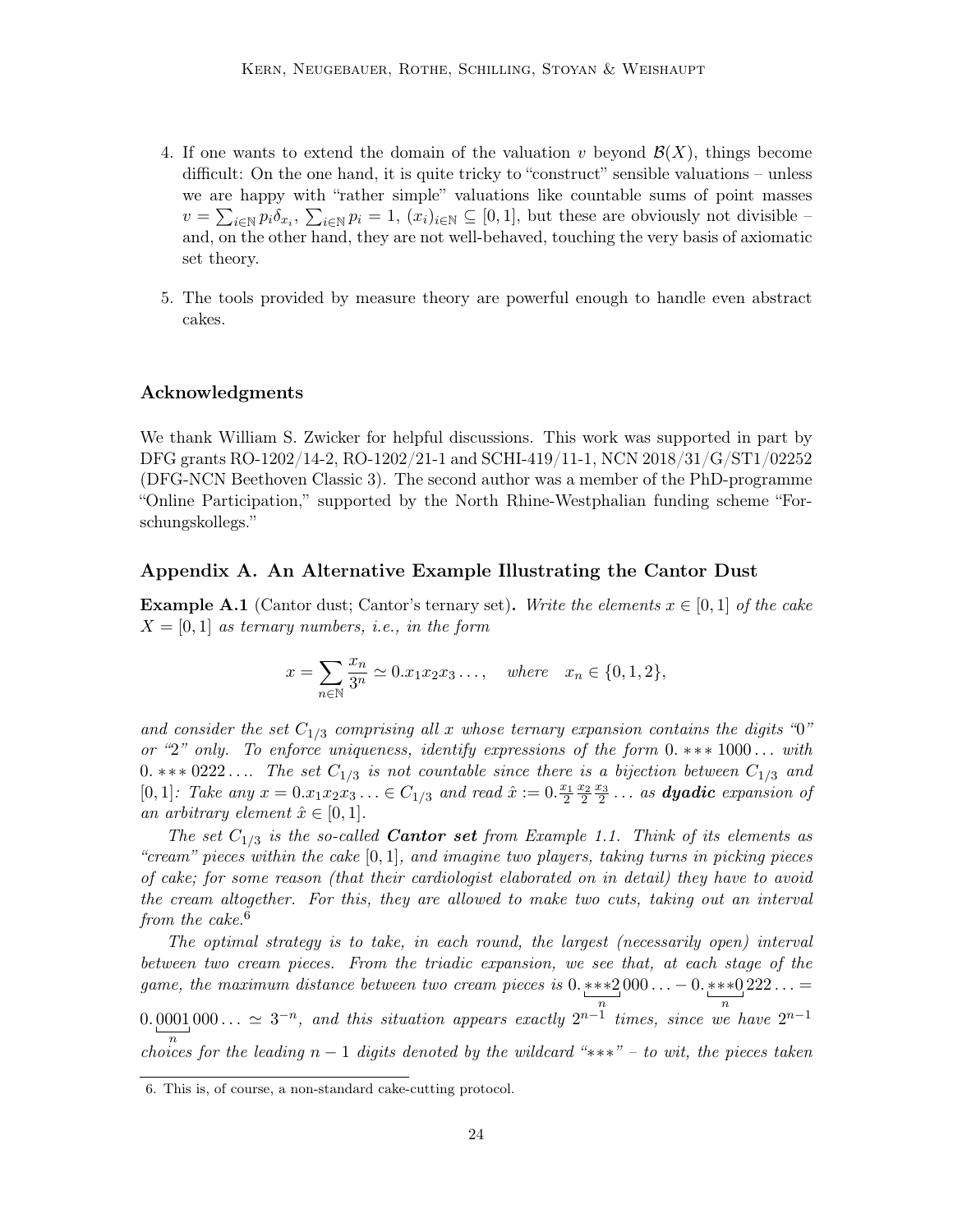out are always the middle thirds of the largest remaining interval of cake:

$$
A_0 = [0, 1] \xrightarrow{(*)} A_1 = A_0 \setminus (1/3, 2/3) = [0, 1/3] \cup [2/3, 1]
$$

$$
\xrightarrow{(**)} A_2 = [0, 1/9] \cup [2/9, 1/3] \cup [2/3, 7/9] \cup [8/9, 1].
$$

At the step marked (∗) Player 1 takes the first middle third, at the (double) step marked (∗∗) Player 2 and then Player 1 take the middle thirds of the remaining intervals, etc.

If this procedure is repeated on and on, we remove countably many intervals from  $[0,1]$  and end up with the **Cantor (ternary) set**  $C_{1/3} = \bigcap_{n \in \mathbb{N}} A_n$  from Example 1.1, see Figure 1.

## References

- Arzi, O., Aumann, Y., & Dombb, Y. (2011). Throw one's cake—and eat it too. In Proceedings of the 2nd International Conference on Algorithmic Decision Theory, pp. 69–80. Springer.
- Aumann, Y., & Dombb, Y. (2010). The efficiency of fair division with connected pieces. In Proceedings of the 6th International Workshop on Internet  $\mathscr B$  Network Economics, pp. 26–37. Springer-Verlag Lecture Notes in Computer Science  $\#6484$ .
- Aumann, Y., Dombb, Y., & Hassidim, A. (2013). Computing socially-efficient cake divisions. In Proceedings of the 12th International Conference on Autonomous Agents and Multiagent Systems, pp. 343–350. International Foundation for Autonomous Agents and Multiagent Systems.
- Aumann, Y., Dombb, Y., & Hassidim, A. (2014). Auctioning a cake: Truthful auctions of heterogeneous divisible goods. In Proceedings of the 13th International Conference on Autonomous Agents and Multiagent Systems, pp. 1045–1052. International Foundation for Autonomous Agents and Multiagent Systems.
- Aziz, H., & Mackenzie, S. (2016a). A discrete and bounded envy-free cake cutting protocol for any number of agents. In Proceedings of the 57th IEEE Symposium on Foundations of Computer Science, pp. 416–427. IEEE Computer Society Press.
- Aziz, H., & Mackenzie, S. (2016b). A discrete and bounded envy-free cake cutting protocol for four agents. In Proceedings of the 48th Annual ACM Symposium on Theory of Computing, pp. 454–464. ACM Press.
- Aziz, H., & Mackenzie, S. (2020). A bounded and envy-free cake cutting algorithm. Communications of the ACM,  $63(4)$ , 119–126.
- Banach, S. (1923). Sur le problème de la mésure. Fundamenta Mathematica, 4, 7–33.
- Banach, S. (1932). Théorie des Opérations Linéaires. Wydawnictwo Naukowe PWN, Warsaw, Poland.
- Barbanel, J. (1996a). Game-theoretic algorithms for fair and strongly fair cake division with entitlements. In Colloquium Mathematicae, Vol. 69, pp. 59–73.
- Barbanel, J. (1996b). Super envy-free cake division and independence of measures. *Journal* of Mathematical Analysis and Applications,  $197(1)$ , 54–60.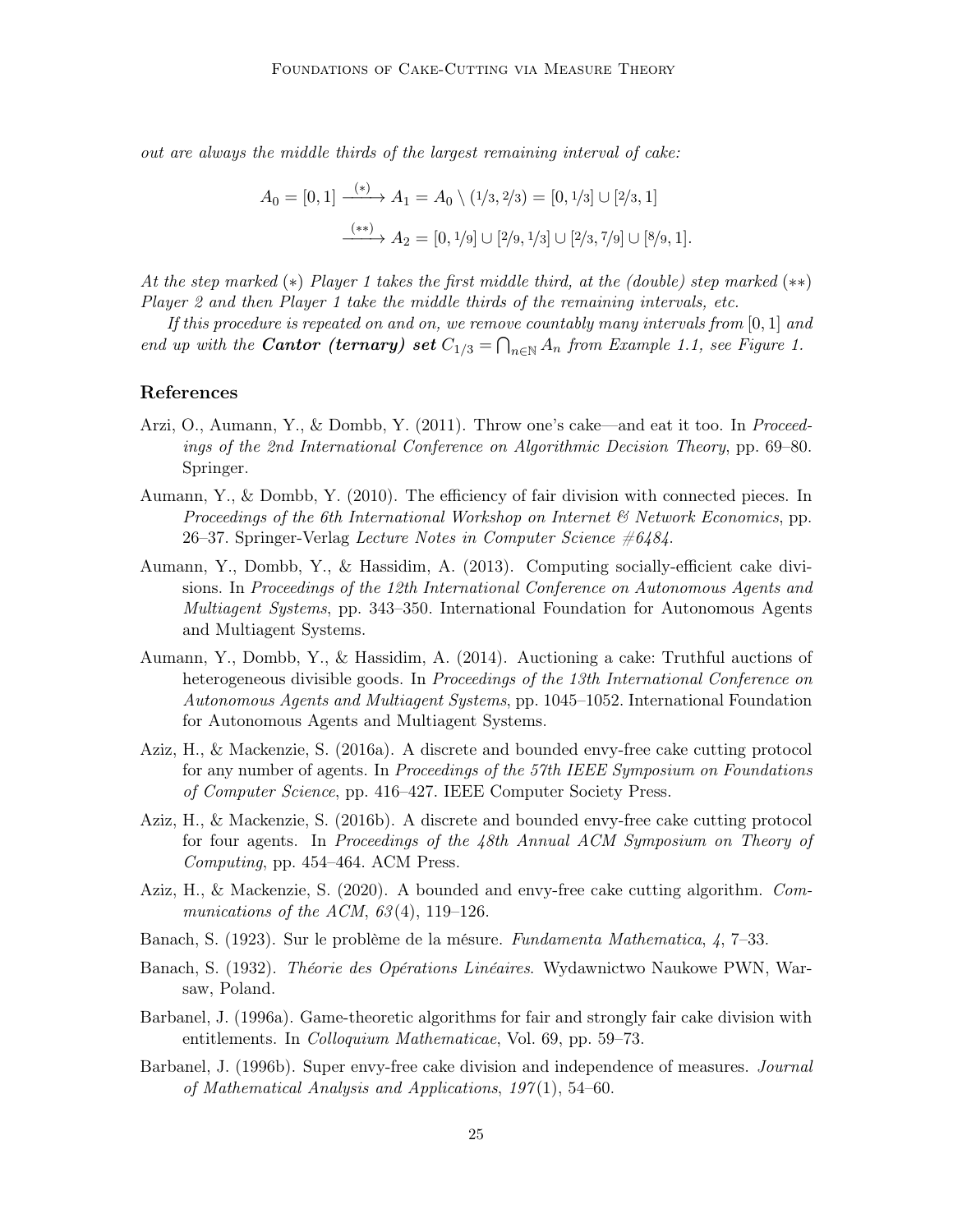- Bei, X., Chen, N., Hua, X., Tao, B., & Yang, E. (2012). Optimal proportional cake cutting with connected pieces. In Proceedings of the 26th AAAI Conference on Artificial Intelligence, pp. 1263–1269. AAAI Press.
- Brams, S., Feldman, M., Lai, J., Morgenstern, J., & Procaccia, A. (2012). On maxsum fair cake divisions. In Proceedings of the 26th AAAI Conference on Artificial Intelligence, pp. 1285–1291. AAAI Press.
- Brams, S., Jones, M., & Klamler, C. (2003). Perfect cake-cutting procedures with money. Tech. rep., mimeo.
- Brams, S., Jones, M., & Klamler, C. (2006). Better ways to cut a cake. Notices of the AMS, 53 (11), 1314–1321.
- Brams, S., Jones, M., & Klamler, C. (2008). Proportional pie-cutting. *International Journal* of Game Theory, 36 (3-4), 353–367.
- Brams, S., Jones, M., & Klamler, C. (2013). N-person cake-cutting: There may be no perfect division. The American Mathematical Monthly,  $120(1)$ , 35-47.
- Brams, S., & Taylor, A. (1995a). An envy-free cake division protocol. The American Mathematical Monthly,  $102(1)$ , 9–18.
- Brams, S., & Taylor, A. (1995b). An envy-free cake division protocol. The American Mathematical Monthly,  $102(1)$ , 9-18.
- Brams, S., & Taylor, A. (1996). Fair Division: From Cake-Cutting to Dispute Resolution. Cambridge University Press.
- Brams, S., Taylor, A., & Zwicker, W. (1997). A moving-knife solution to the four-person envy-free cake-division problem. Proceedings of the American Mathematical Society,  $125(2), 547-554.$
- Brânzei, S., Caragiannis, I., Kurokawa, D., & Procaccia, A. (2016). An algorithmic framework for strategic fair division. Tech. rep. arXiv:1307.2225v2 [cs.GT], ACM Computing Research Repository (CoRR).
- Brânzei, S., & Miltersen, P. (2013). Equilibrium analysis in cake cutting. In Proceedings of the 12th International Conference on Autonomous Agents and Multiagent Systems, pp. 327–334. International Foundation for Autonomous Agents and Multiagent Systems.
- Brânzei, S., Procaccia, A., & Zhang, J. (2013). Externalities in cake cutting. In Proceedings of the 23rd International Joint Conference on Artificial Intelligence, pp. 55–61. AAAI Press.
- Caragiannis, I., Lai, J., & Procaccia, A. (2011). Towards more expressive cake cutting. In Proceedings of the 22nd International Joint Conference on Artificial Intelligence, Vol. 22, p. 127.
- Cechlárová, K., Doboš, J., & Pillárová, E. (2013). On the existence of equitable cake divisions. Information Sciences, 228, 239–245.
- Cechlárová, K., & Pillárová, E. (2012a). A near equitable 2-person cake cutting algorithm. Optimization, 61 (11), 1321–1330.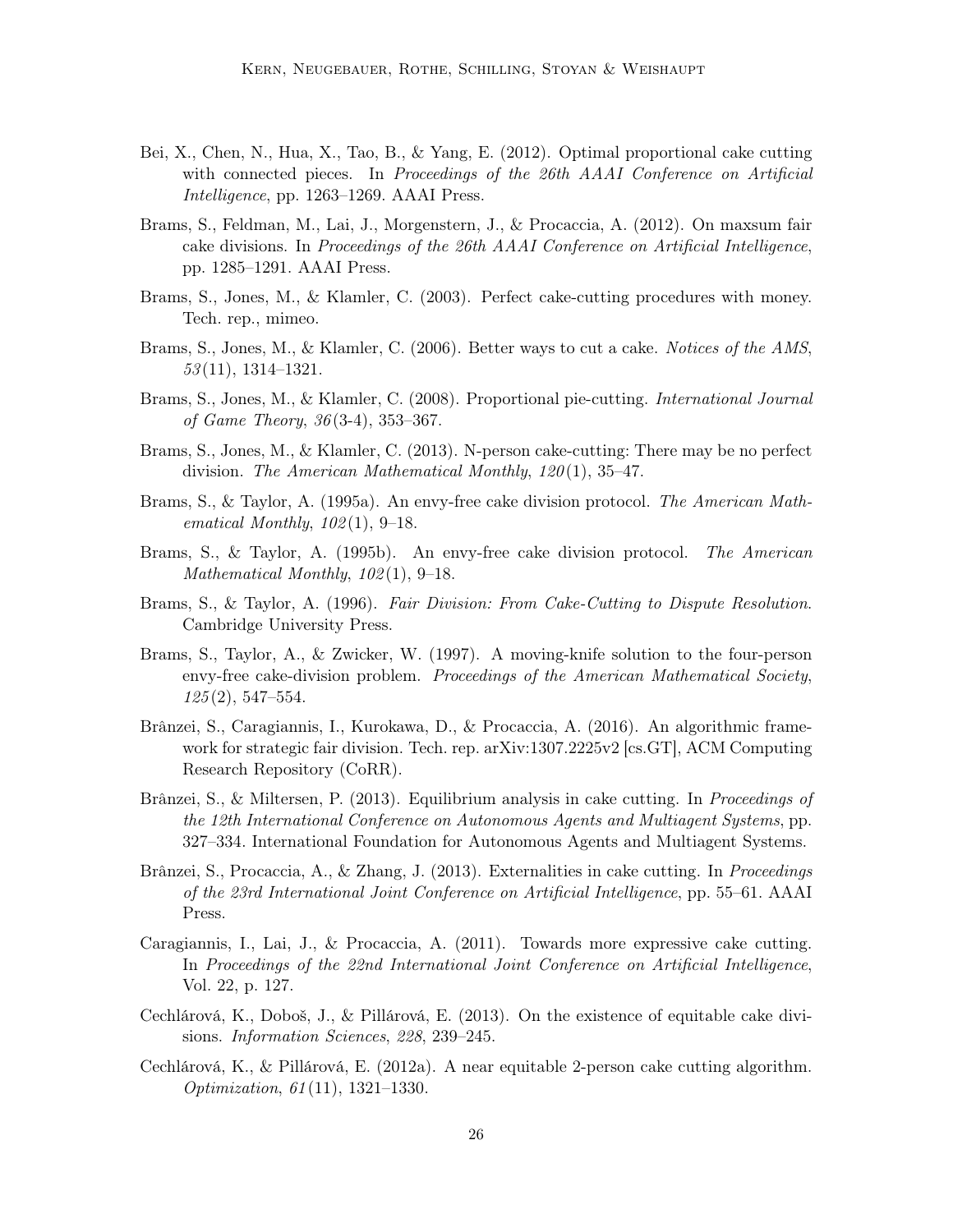- Cechlárová, K., & Pillárová, E. (2012b). On the computability of equitable divisions. Discrete Optimization,  $9(4)$ ,  $249-257$ .
- Chen, Y., Lai, J., Parkes, D., & Procaccia, A. (2013). Truth, justice, and cake cutting. Games and Economic Behavior, 77 (1), 284–297.
- Ciesielski, K. (1989). How good is Lebesgue measure?. The Mathematical Intelligencer,  $11(2), 54-58.$
- Cohler, Y., Lai, J., Parkes, D., & Procaccia, A. (2011). Optimal envy-free cake cutting. In Proceedings of the 25th AAAI Conference on Artificial Intelligence, pp. 626–631. AAAI Press.
- Deng, X., Qi, Q., & Saberi, A. (2009). On the complexity of envy-free cake cutting. Tech. rep. arXiv:0907.1334v1 [cs.GT], ACM Computing Research Repository (CoRR).
- Dubins, L., & Spanier, E. (1961). How to cut a cake fairly. American Mathematical Monthly,  $68(1), 1-17.$
- Edmonds, J., & Pruhs, K. (2006). Cake cutting really is not a piece of cake. In *Proceedings* of the 17th Annual ACM-SIAM Symposium on Discrete Algorithms, pp. 271–278.
- Lebesgue, H. (1904). Lecons sur l'Intégration. Gauthier–Villars, Paris, France.
- Lindner, C., & Rothe, J. (2009). Degrees of guaranteed envy-freeness in finite bounded cake-cutting protocols. In Proceedings of the 5th International Workshop on Internet and Network Economics, pp. 149–159. Springer.
- Lindner, C., & Rothe, J. (2015). Cake-cutting: Fair division of divisible goods. In Rothe, J. (Ed.), Economics and Computation. An Introduction to Algorithmic Game Theory, Computational Social Choice, and Fair Division, Springer Texts in Business and Economics, chap. 7, pp. 395–491. Springer-Verlag.
- Maccheroni, F., & Marinacci, M. (2003). How to cut a pizza fairly: Fair division with decreasing marginal evaluations. Social Choice and Welfare, 20(3), 457–465.
- Manabe, Y., & Okamoto, T. (2010). Meta-envy-free cake-cutting protocols. In International Symposium on Mathematical Foundations of Computer Science, pp. 501–512. Springer.
- Oxtoby, J. (1980). Measure and Category (2nd edition). Graduate Texts in Mathematics. Springer, New York, USA.
- Procaccia, A. (2009). Thou shalt covet thy neighbor's cake. In *IJCAI*, pp. 239–244.
- Procaccia, A. (2016). Cake cutting algorithms. In Brandt, F., Conitzer, V., Endriss, U., Lang, J., & Procaccia, A. (Eds.), *Handbook of Computational Social Choice*, chap. 13, pp. 311–329. Cambridge University Press.
- Reijnierse, J., & Potters, J. (1998). On finding an envy-free Pareto-optimal division. Mathematical Programming,  $83(1-3)$ ,  $291-311$ .
- Robertson, J., & Webb, W. (1997). Near exact and envy free cake division. Ars Combinatoria, 45, 97–108.
- Robertson, J., & Webb, W. (1998). Cake-Cutting Algorithms: Be Fair If You Can. CRC Press.